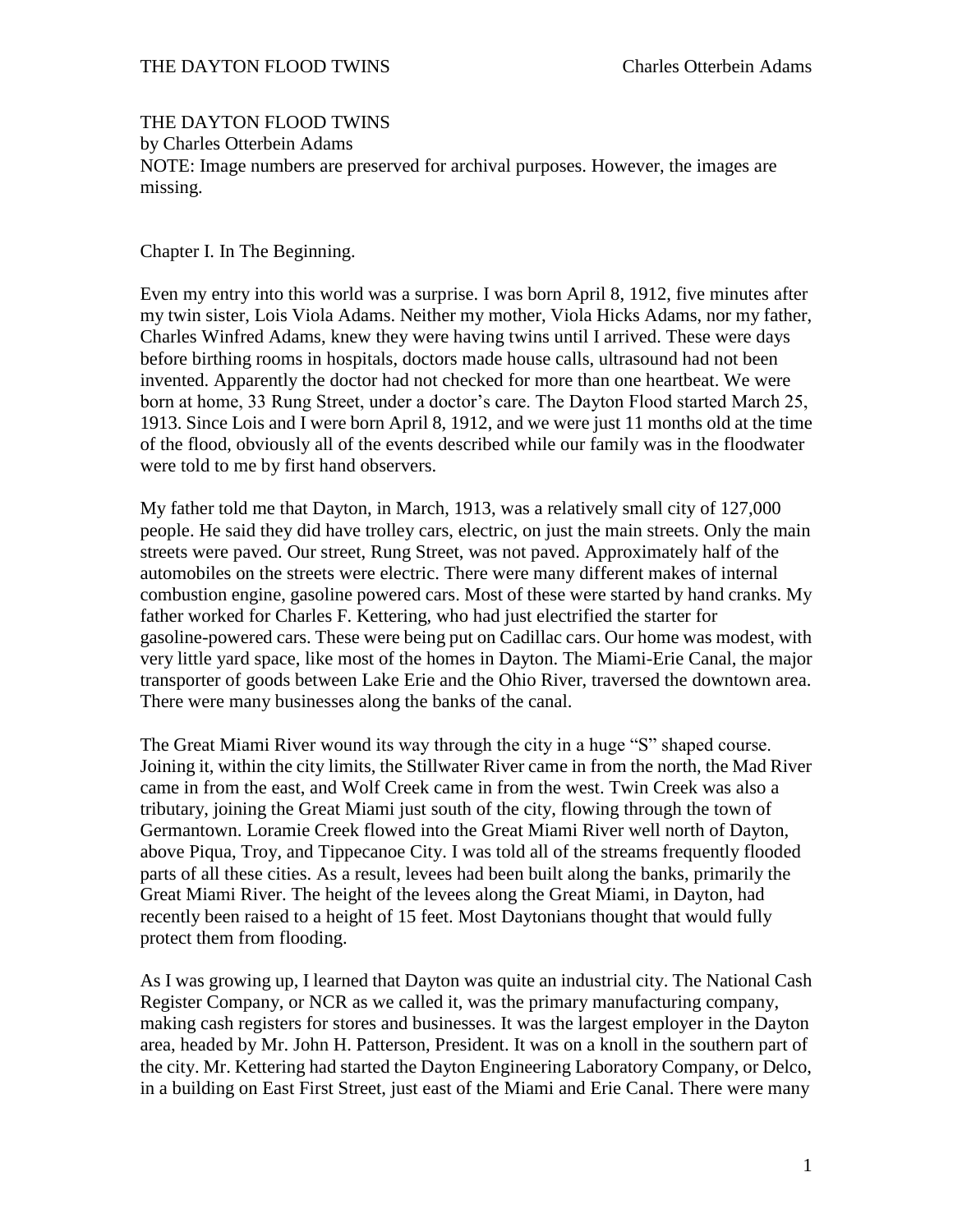businesses along the banks of the canal, as canal boats were the major transporters of goods between Lake Erie and the Ohio River. There were several car companies making automobiles. Many tool companies were in Dayton, supplying equipment for the burgeoning automobile industry and other manufacturing plants in Dayton. There were many hotels in downtown Dayton to accommodate the visitors here to do business with the manufacturing plants and the department stores downtown. My parents were married in 1910. Rung street, on which we lived, was named for the farmer, a Mr. Rung, who owned that property before it was developed for residential property. Rung Street ran west from North Main Street to Forest Avenue. From Forest Avenue west it was called Neal Avenue. Geyer Street crossed Rung Street west of Main Street, and Brightwood went north from Rung Street between Geyer and Forest Avenue. Rung Street was one block north of Great Miami Blvd, which crossed Main Street and extended to Riverside Drive, along the Great Miami River. The area south of Great Miami Blvd., bounded by North Main Street and the Great Miami River, was known as "McPherson Town". It had been platted and started by a man named Samuel McPherson, originally from Ireland. My mother's aunt, Fanny Nelson Fries, lived one block north of Rung Street, at 39 Warder Street, with her husband, Dr. W. Otterbein Fries. He was a United Brethren minister, and Sunday School Editor of the Otterbein Press, the U.B. Publishing House in Dayton. Mother's mother, my grandmother, Linnie Nelson Hicks, and Fanny Nelson Fries, were sisters. Fanny Fries was President of the Ohio Chapter of the W.C.T.U., the Womens' Christian Temperance Union. The W.C.T.U. promoted full abstinence from alcohol, to rid society of the results of its abuse. Mother also told me that her grandfather, Rev. John Kincaid Nelson, was an associate of Bishop Milton Wright in his differences with the 1889 General Conference of the U.B. Denomination regarding their Constitution. Bishop Wright was the father of the Wright Brothers, Orville and Wilbur. Wilbur did a lot of the writing for his father in connection with Bishop Wright's disassociation from the main body of the U.B. Church. Orville and Wilbur, of course, were the inventors of the first, controllable airplane. Mother told me her grandfather, Rev. Kincaid, rejoined the main body of the United Brethren Church before he died. Mother had graduated from the Dayton Normal School, a teacher training school in downtown Dayton. She taught school in Fostoria, Ohio, and met my father on a visit to her Aunt Fanny. They actually met at an ice cream social at Riverdale United Brethren Church, on North Main Street at Hersey Street, one block south of Great Miami Blvd. My father was born in Xenia, Ohio. At the time he was born, the back half of the house was a log cabin. It had been a stop on the Underground Railroad. My father, his father, my grandfather, Jonathan Ralph Adams, and my grandmother, Lottie Guizlo Adams, had recently moved from Xenia, Ohio, to Dayton. My grandmother's parents, Joseph and Mary Guizlo, had emigrated from Geneva, Switzerland. In Dayton, the Adams family were living on Hersey Street, just a few doors from Riverdale U.B. Church. My grandmother, Lottie Adams, died shortly after my parents were married in 1910.

Fashions were considerably different those days. Everyday dress was much more formal. Leisure clothing was almost as formal as everyday dress. Whether working around the house, or even fishing, one could not be seen in the type of leisure clothing we wear today, in the year 2001. My father and mother went fishing in the Stillwater River, approximately one mile north of their home on Rung Street in relatively formal clothing. (Fig. 1)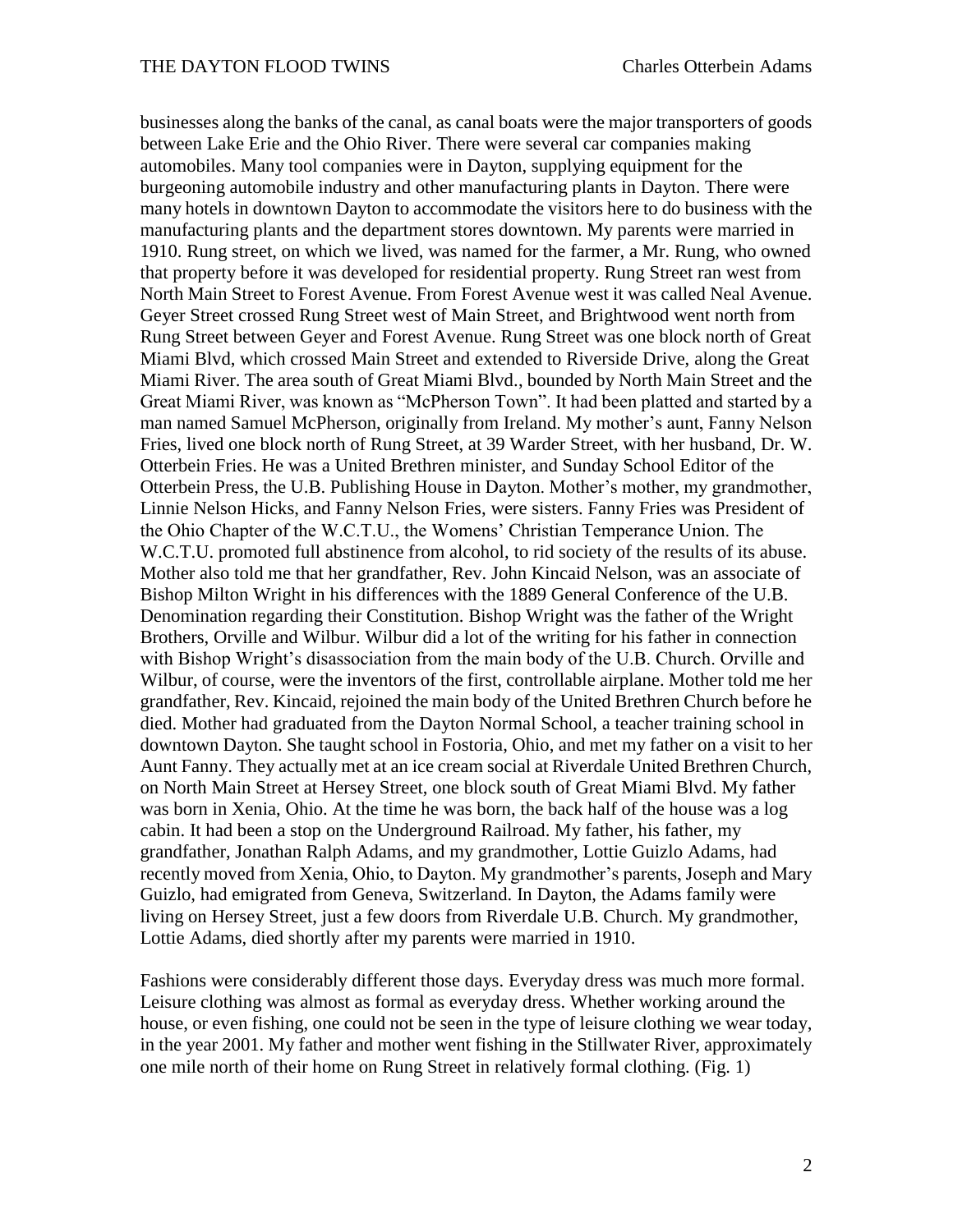Chapter II. Why the Flood.

In the middle of March, 1913, three major storm systems converged over the Miami Valley. One came from the northwest, one from the southwest, and one from the north. In the three days prior to March 25th, these storms dropped as much water on the valley as flows over Niagara Falls in thirty days. With the frozen or soaked ground unable to absorb any of this water, it all flowed into the streams and rivers going into and through the Miami Valley towns and cities. With that much water coming all at once, the Great Miami River started rising about one foot every hour. I took a picture in 1979 of the river at its normal height. I was standing just below the top of the levee at about where the Great Miami Boulevard comes out on Riverside Drive. (Fig. 2) The Dayton Canoe Club is on the left, and the bridge to Island Park is partially shown in the upper right. If you visualize the water having risen to the top of this levee, you can understand how much water was flowing down the river before it overflowed the levees.

Dad left me a picture showing Lois and myself with our parents before the flood. Lois is held by our father, and I am held by mother. This was in the backyard of our home at 33 Rung Street. (Fig. 3) Fashions for baby clothes were different in those days, just as were fashions for their parents. Both Lois and I were dressed in long dresses, probably because of the ease of taking care of us so dressed.

From data in Arthur Morgan's book, the Miami Conservancy District, I drew a graph to show heights of the Great Miami River in Dayton. (Fig. 4) I had permission from Mr. L. Bennett Coy, when he was general Manager of the District in 1983, to use information and pictures from this book. The graph shows just how fast the water was rising. On the morning of March 24th, 1913, the river was near normal, about 6 to 8 feet deep. By the morning of the 25th, it had risen to about 15 feet, about up to the top of the levee. By the evening of the 25th, it had risen to almost 30 feet. At times, it was rising about one foot every hour. After it spilled over the tops of the levees, the continued fast rise gave people little time to try to move things to higher levels within their houses. Furniture had to be left wherever it was used. Food in the pantry had to remain in the pantry. Some people had to go up to their attic when the water started to rise within their homes.

The path of the Great Miami River through the city of Dayton is roughly a large "S" curve. (Fig. 5) Tributaries come into it within the city. The Great Miami comes in from north-northeast. The Stillwater joins it from the north. The Mad River joins it from the east. Wolf Creek flows in from the west. Twin Creek flows into the Great Miami River from the west, below the scope of Figure 5. For several reason it is necessary to know the area covered by the floodwaters. (Fig. 6) The area in gray shows the area that was covered by the floodwaters at their maximum height, after they rose higher than the levees. At that time, no longer constrained within the riverbeds, the entire mass of water rushed south, directly through the center of downtown Dayton. Remember that gray area. I will describe its use later.

Our family were members of Riverdale United Brethren Church at the time of the 1913 Flood. It was renamed later to become Cowden Memorial United Brethren Church, (Fig. 7),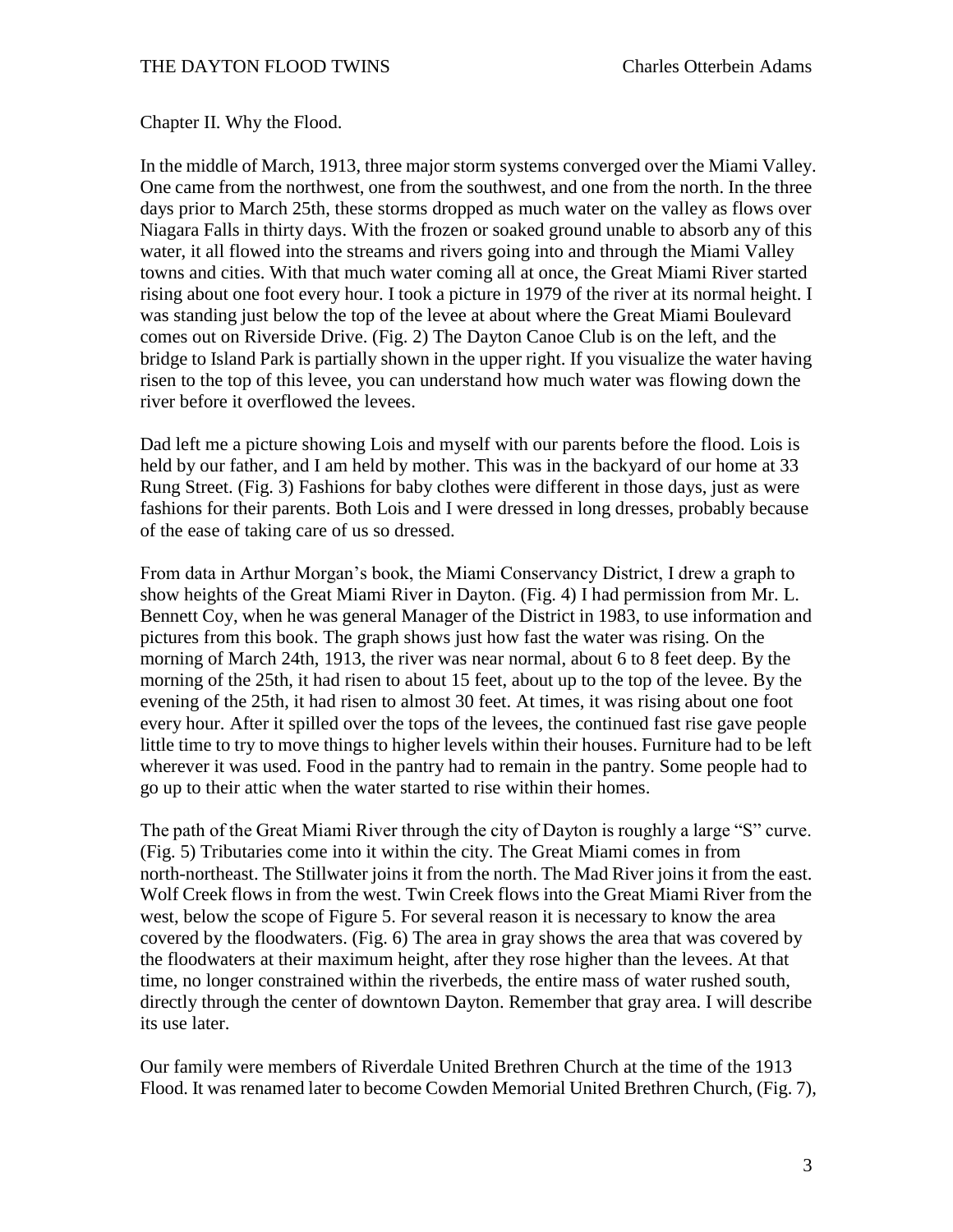to honor Col. Robert B. Cowden, a leading member. Also at the time of the flood, my mother's father, my grandfather, was Dr. James W. Hicks, pastor of the U.B. Church in Fostoria, Ohio. He was a graduate of Union Theological Seminary, in Dayton. This was the predecessor of Bonebrake Theological Seminary, predecessor of the current United Theological Seminary. The U.B. Denomination merged with the Evangelicals in 1946. and the E.U.B.s merged with the Methodists in 1968, to become the present United Methodist Denomination. My grandfather, Dr. Hicks, also worked for the Evangelism Department of the U.B. Denomination, headquartered in the U.B. Building in downtown Dayton He held many evangelistic meetings in Ohio and Indiana. He started some U.B. churches in northern Ohio. He was honored by the Denomination for his work as an evangelist. Riverdale United Brethren Church, at Main and Hersey Streets, was just a few blocks from our home on Rung Street. The 1913 Floodwaters rose above the snow-covered roof over the entrance. (Fig. 7) The water marks left by the floodwaters on the walls of the Sunday School area were left on the walls as a reminder, until our congregation merged with First U.B. Church at Fourth and Perry Streets, downtown, about 1927. When the building was torn down, it became the site of a major restaurant and dinner theater, Suttmiller's, at Main Street and Great Miami Blvd.

It is interesting to note that the automobile seen in Figure 7 was a hand-cranked model. In the early 1920s, my mother was the patron of a group of young ladies in Cowden Church, the Otterbein Guild Girls. Mother hosted a meeting of her Guild Girls at our home, at that time on Hudson Avenue, in Northern, or Upper Riverdale. It was a cold winter night, with ice on the street. Mother asked me to start one of the girls' cars, so it would be warm for her drive home. The car was a Model T Ford, with a hand crank for starting., The car backfired, sharply reversing the crank, throwing my head against the fender. I still have two false teeth as a reminder of that incident.

Chapter III. Capsized Boats Dump Adams Family into Floodwaters.

On the morning of March 25, 1913, my father walked to the levee of the Great Miami River, at Great Miami Boulevard, to survey the situation. He recognized that the water was about to overflow the levee, or possibly break through close to the top of the levee. By the time he could rush back home, the water had broken through the levee and was rushing down Rung Street. (Fig. 8) A rescue boat was already at work by a neighbor's house. My mother, after the flood, put a mark on this picture to show how high the water got at our house during that day. It rose to about one inch from the ceiling of the first floor. My father and mother realized our home was no place to take care of Lois and me, the twin babies, with no heat, no drinking water, and really no way to take care of us. They decided to go to mother's Aunt Fannie's home at 59 Warder Street, the next street north, and on much higher ground. All around our home, people on the street were calling wildly for their neighbors to get out, go to higher ground in Upper Riverdale, for safety. With mother carrying me, and Dad carrying Lois, together with Dad's father, John Adams, and mother's visiting sister, Estelle Hicks, the family walked through the water covering our back yard. We had to crawl up and over a high wall at the back of our lot, and then walk up the street to Uncle Ottie's and Aunt Fannie's home on Warder Street. (Fig. 9) Anticipating there might be floodwater high enough to come into our house, Dad and some neighbors had raised the piano and placed it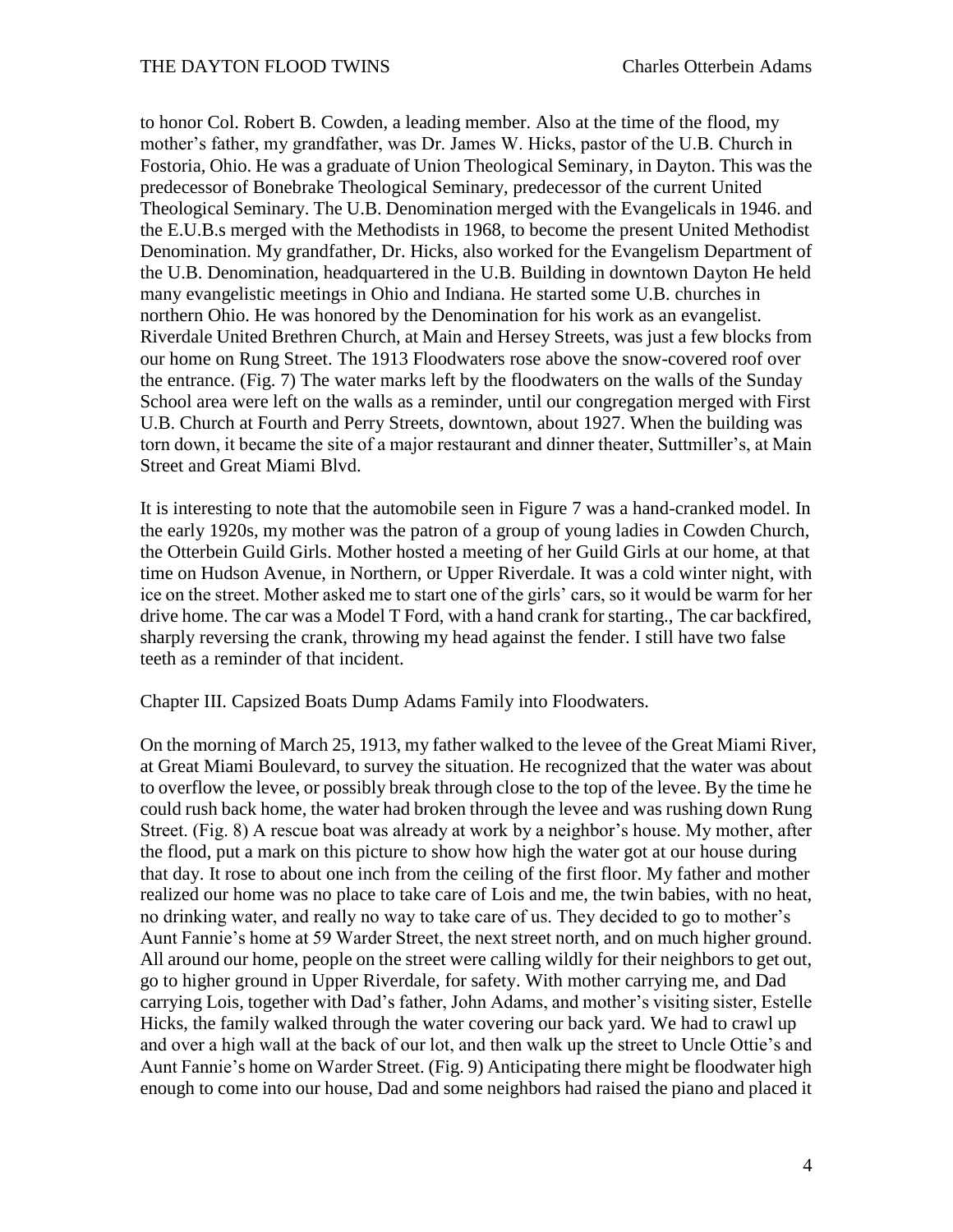on top of a heavy table in the living room. Neighbors were all helping each other move their pianos to places they thought would be safe from floodwaters. Pianos were relatively much more expensive in 1913 than they are today. With average family incomes about \$675.00 per year, the \$68.00 cost of a piano was a big cost item. Before leaving our house, Dad checked to see that all the windows and doors were tightly closed. This was to prevent strong currents within the house if the water got that high. Such currents could wash many things clear out of the house. The canary bird in our house was singing. This reminded Dad that it was in its cage on the first floor. Dad took the cage to the second floor, where the bird survived the flood to come.

Uncle Ottie's home on Warder Street had a front porch approximately 7 feet above street level, with a railing around the porch. There was a large tree in the front lawn. This played a key role in our family's experience that follows. Although Dad thought Uncle Ottie's home would be above any floodwaters, the water just kept on rising. By noon it was rushing west, down Warder Street. By 3:00 P.M. it was up to the porch level, both at Uncle Ottie's house and the houses across the street (Fig. 10). The cellar was flooded, so there was no heat in the house. There was no water supply, and few provisions. It was thought best to take Lois and myself up to North Riverdale.

Dad hailed a boat. He told the boatman, Carl Sinks, that they wanted to take us to either the Geyer Street landing or to a rescue center at Forest and Grand Avenues. Mother had wrapped Lois and me in shawls. With mother holding me, and Dad holding Lois, we were loaded into the boat over the porch railing, together with Dad's father, John Adams. Due to the cold weather, Dad, mother, and Grandpa were wearing heavy overcoats. Carl Sinks pulled the boat away from the porch railing to start toward the landing. As soon as he got away from the railing, the strong current caught the boat and slammed it against the tree in the front yard. The boat capsized, throwing all of us into the cold, muddy water. The water soaked the heavy overcoats. This made it difficult to stay afloat. Mother cried out she was drowning, and lost her hold on me. Fortunately, Grandpa Adams was able to grab me. Dad attempted to help mother. In doing this, he somehow lost his hold on Lois.. She was washed, by herself, on down the rushing floodwaters. Ferd Appel, a Dayton Journal staff artist, later made a sketch of this scene. (Fig. 11) Dad, helping hold up my mother, Grandpa Adams, holding me, and Carl Sinks the boatman, all managed to grab the limbs of a smaller tree several houses further down the street. By this time, witnesses were shouting for help, some firing guns to attract attention to the family in the water. Harold Miller, later husband of Ivonette Wright Miller, was in a boat on Warder Street, close to Main Street. He told me, years later, he was too far away to help, but added his voice to the others calling for help. Ivonette, in a wheel chair in the latter part of her life, looking up to me standing beside her, remarked that her husband had helped in our family's rescue. Mr. W.A.Chryst, a neighbor of Uncle Ottie, did what he could to try to help my parents moor themselves to the limbs of the smaller tree. Another boat, manned by John Ryan, was just coming from Geyer Street to Warder Street. His attention was called to the plight of our family, and went to our aid. Dad helped mother get into Mr. Ryan's boat. Mother asked for me, and Grandpa put me into mother's arms. No sooner did mother get me in her arms, when that boat, too, capsized. (Fig. 12) Mother lost me, and I followed Lois down the flooded street. Both of us were now tumbling about by ourselves, tossed about by the cold floodwaters.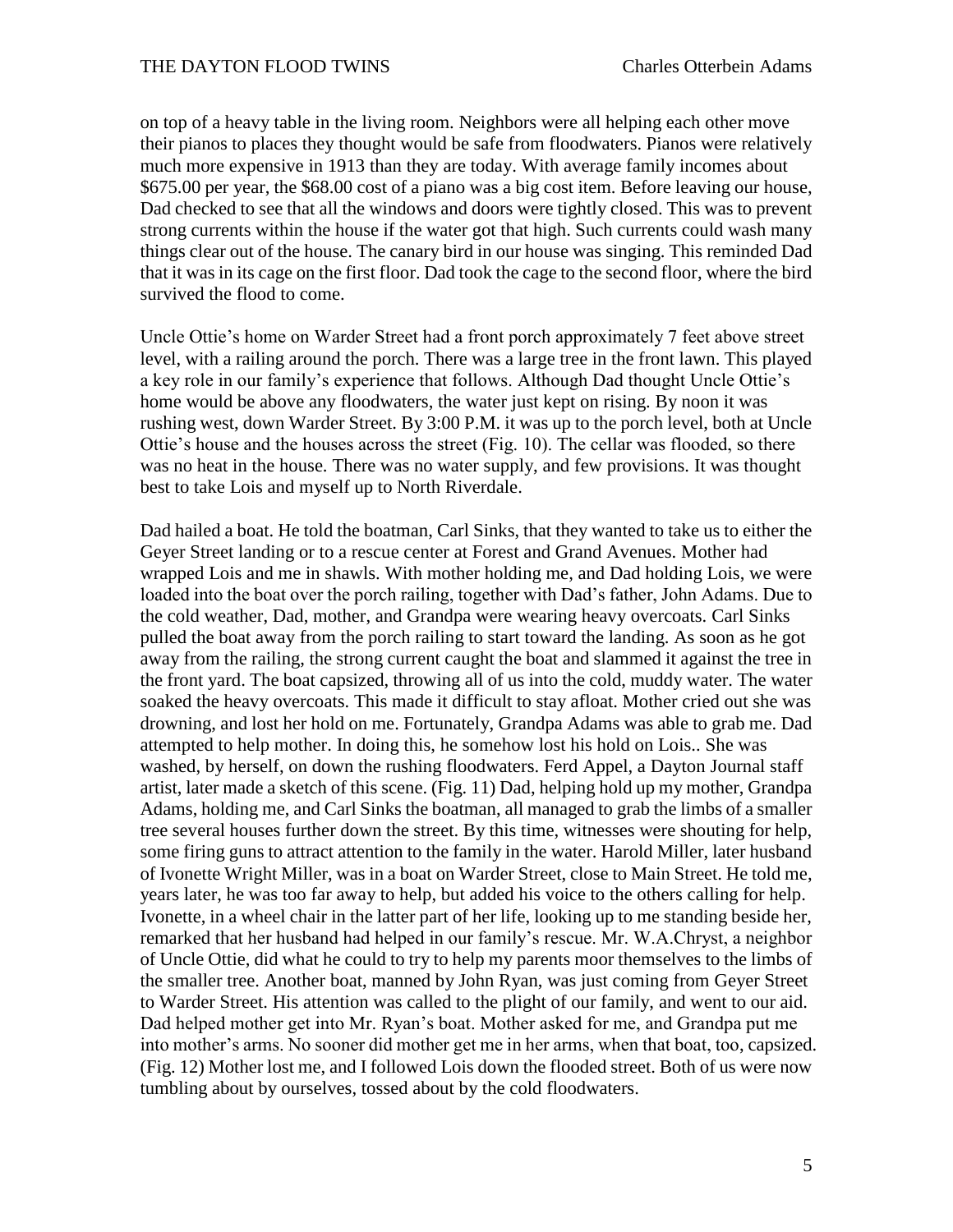Chapter IV. Rescues of Family Members.

A boat manned by Firemen Jack Korn and Warren Marquart pulled up to the tree and rescued my father, my grandfather, Bill Chryst, and Carl Sinks. They were taken back to Uncle Ottie's house. Dad was almost out of his mind, worried about what had happened to mother, Lois, and me. He was put to bed in warm, dry clothing and urged to try to get some sleep.

In the meantime, Mr. Dudley Arts, oarsman in another boat, pulled from Geyer Street into Warder Street, and saw mother in the water. She was almost drowning. With her heavy, wet overcoat, he had quite a time getting her into his boat. (Fig. 13) Mr. Arts took mother to the rescue center at Forest and Grand Avenues. A Dr. D. E. Miller attended to mother and got her back to normal.

Mr. Bob White and Mr. Howard Ooly, in another boat, turned into Warder Street just in time to pick up Lois. A peculiar thing happened. They took Lois to a private home. The lady of the house, thinking Lois' mother had drowned, at first refused to give her up. But when the lady recognized Lois needed immediate medical attention, she was taken to the same Dr. Miller for resuscitation.

A Mr. E. L. Riley, with two women in the back seat of his boat, was rowing up Geyer Street when some one called to him to "get that baby out of the water". Taking an oar out of its oarlock, he reached the oar under my clothes and lifted me out of the water. He placed me in the laps of the women in the back seat of his boat, and took me to the same rescue location where mother and Lois were being cared for. A sketch by Ferd Appel illustrates Mr. Riley lifting me out of the floodwaters. (Fig. 14) Dr. Miller was able to resuscitate both Lois and me, as well as attending to our mother. Many years after the flood, Alice Riley Workman, sister of Mr. Riley, invited Loraine, my wife, and me to visit her in her home, close to where our flood experience took place. We showed her my flood pictures. She gave me a picture of her brother in the boat from which he rescued me. (Fig. 15)

Dad took a picture showing how high the water was on Warder Street a few hours before we were in the water. (Fig. 16) Since the water was rising about one foot an hour, the water was about three feet higher when we were in it.

Warren Marquart, after taking my father back to Uncle Ottie's home, took my grandfather to the rescue location at Grand and Forest Avenues to see what he could find out about Lois, mother, and me. Grandpa found that Dr. Miller had attended to mother, Lois, and me, and that we were all stabilized. Mr. Marquart took us all to his home in Upper Riverdale. The next day Mr. Marquart and Mr. Korn boated back to Uncle Ottie's to tell Dad that we were all well and staying at the Marquart home. Dad was almost overcome with joyous emotion. The flood had knocked out all but personal, one-on-one communication. Phones were not working. Dad had spent the whole night thinking that mother, Lois, and I had been drowned in the turbulent, muddy floodwaters. He was taken by the two boatmen back to the Marquart home to rejoin mother, Lois, and me. We were now a very happy family.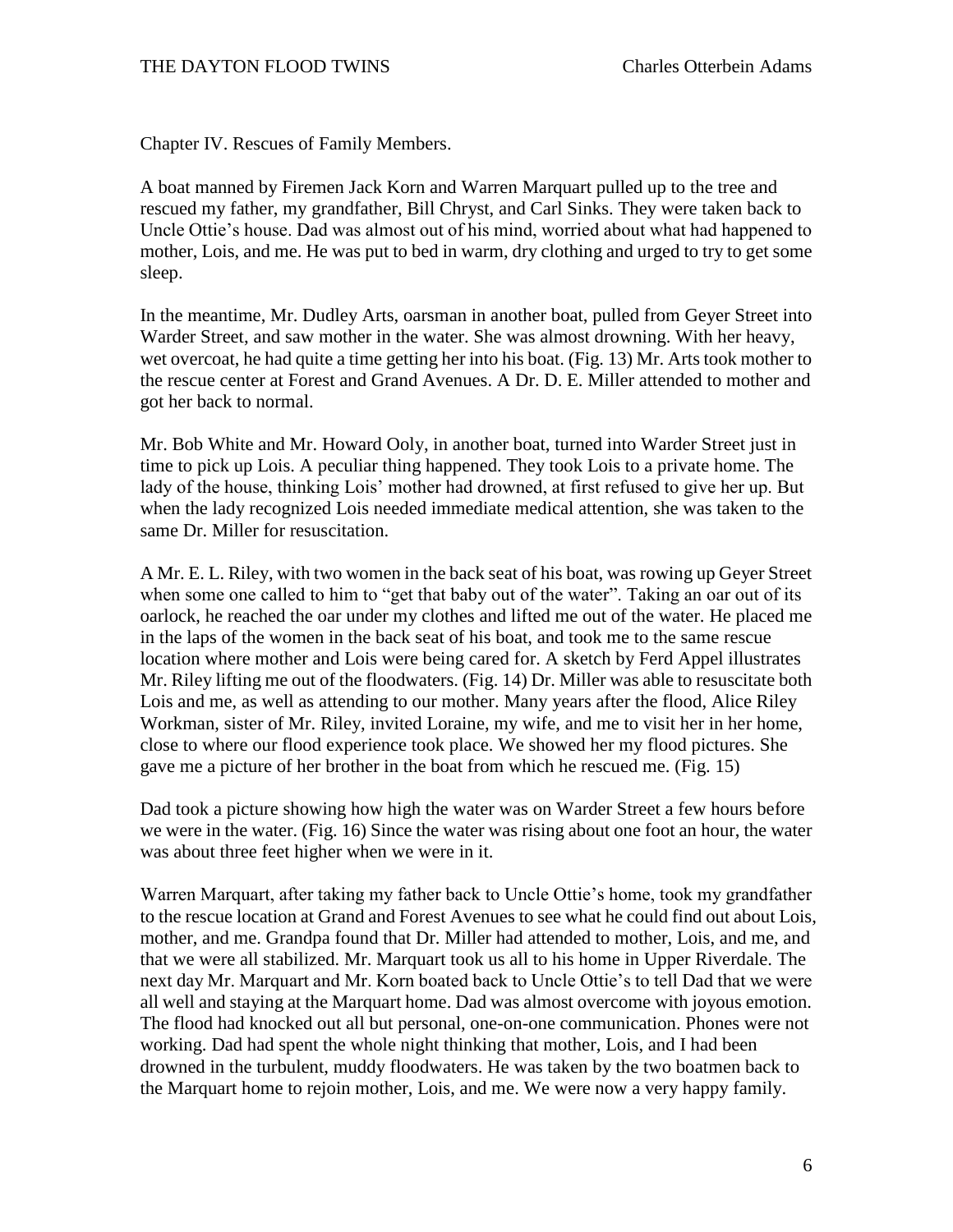Chapter V. The Twins Get Pneumonia.

After a few days, due to the exposure to cold floodwater, and having some of that cold, muddy water in Lois' and my lungs, both of us started developing pneumonia. This was the time before antibiotics, of course. Neither our home on Rung Street nor Uncle Ottie's home on Warder Street, were suitable for taking care of twin, sick babies. Mother's brother, my Uncle Nelson Hicks, was a pharmacist in Fostoria, Ohio, where their father, my grandfather, Dr. J. W. Hicks, was pastor of the United Brethren in Christ Church. Using his profession as a reason, Uncle Nelson was able to get through the guard lines around the beleaguered city of Dayton, to see if he could help his sister's family. The decision was made that he should take mother, dad, Lois, and me to the Manse, in Fostoria, Ohio, the home of my grandfather Hicks, for our recovery. There under the direction of a Dr. Hale, mother and Dr. Hale struggled very hard for over three weeks to get Lois and me over the crisis period of our pneumonia. It was extremely difficult, in the days before antibiotics. Lois' heart had some residual problems. My broncial tubes gave me some problems most of my life. But we did survive both the flood and the subsequent pneumonia.

Chapter VI. Rescues and Help to Dayton.

In 1884, Mr. John H. Patterson bought the controlling interest in a small company making cash registers. He renamed it The National Cash Register Company. By the time of the flood in 1913 he had developed the company into a major manufacturing plant, with large buildings having huge windows for daylight lighting. It was built on a knoll south of the city. The National Cash Register Company stopped production of cash registers when the flood seemed imminent. John H. Patterson, President, called all his top executives together and told them he was certain Dayton would have a disastrous flood. He assigned specific jobs to each to have NCR prepared to handle what he was sure was coming. He told the woodworking department to start immediately to build flat-bottomed rescue boats. (Fig. 17) He dispatched another man to round up medical supplies, and request doctors, nurses, and medical staff personnel to report to NCR immediately. He set up part of the plant as a morgue, (Fig. 18), and sent for the coroner to work there. He had the kitchen staff start preparing meals and coffee to serve refugees and people in bread lines. (Fig. 19) Part of the plant was delegated to be sleeping quarters for single men, and another part for women. He had a tent city put up on NCR grounds for families that would be forced out of their homes. His carpenters started turning out flat bottomed boats about one every seven minutes, for a total of over 200. These were used both when the floodwaters came, as Mr. Patterson predicted, and for rescue work needed even after the water started receding. (Fig. 20) The receding waters left water lines showing on buildings. Snow on roofs verified that people had to be in heavy overcoats. Approximately 300 people in the Miami Valley died in the flood. Of these, approximately half were from waters in the city of Dayton

Chapter VII. Flood Damage.

While the floodwaters were still rising in Dayton, things were getting very bad in both the residential and the downtown areas. At about the time the levee of the Great Miami River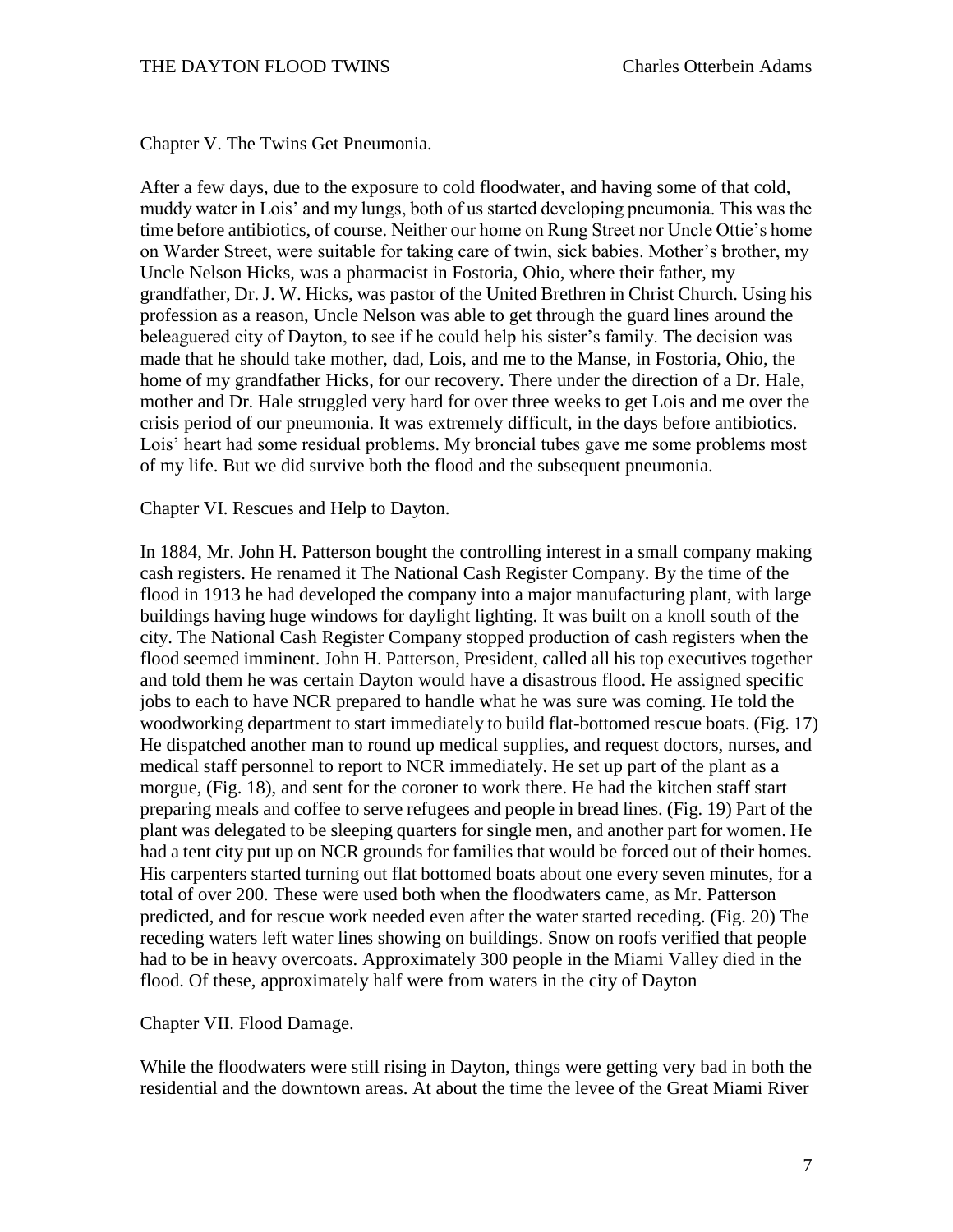let go to cause the flood problems for our family and the Riverdale Area, the river also overflowed the levee along Monument Avenue, downtown, close to the Main Street bridge. This started floodwaters to surround Newcom Tavern. This was a major landmark for the city. It was the first structure built in Dayton when it started to be settled. It was located between the levee and Monument Avenue, in Van Cleve Park, across Monument Avenue from Steele High School. The waters continued to rise in downtown Dayton. Horses struggled in the water at Fourth and Ludlow Streets, downtown. (Fig. 21) During the rest of that day, March 25, 1913, the water rose to the light bulbs on top of the light poles lining the sides of downtown streets. Floodwaters kept rising on West Fourth Street, downtown. (Fig. 22) This was a little later, and the water is a little higher on the light poles. The high tower in the right hand edge is First United Brethren Church. Riverdale United Brethren Church, where our family were members at the time of the flood, merged with First Church about 1927, after the Riverdale Church had been renamed Cowden Memorial Church.

The Miami-Erie Canal traversed the downtown area of Dayton through the portion east of Sinclair Street. When the waters of the Mad River and the Great Miami overflowed their levees, the canal formed a natural path to help carry floodwaters through that section of downtown. It had been built along the west side of Ohio in the mid 1800s. There were many small businesses along the canal where it went through downtown. These were all heavily damaged by the 1913 floodwaters, . Most of the canal activity had virtually stopped in Middletown by 1909. But it was still in use in Dayton. The 1913 flood completed the finishing of the canal business through Dayton. However, it was not filled in until 1934, to become Patterson Boulevard. When Dad was working for Mr. Kettering at Delco, just east of the canal on First Street, I occasionally walked over the bridge carrying First Street over the canal, to meet him after work. It is interesting to note that some sections of the canal still exist. Above Piqua, as part of the Johnston Historical Park, a section of the canal is kept in operation, and on which you can take rides on a restored canal boat pulled by a horse, just a originally operated.

The force of the water flooding down the streets was awesome. It demolished a house close to our home. (Fig. 23) Another house close to ours had the foundation under the front porch washed away, causing the roof to fall (Fig. 24). It is also possible to see the quantity of debris left by the retreating floodwater. People had to cut holes in roofs and attic walls, so survivors could be rescued when trapped in the attic, with no food or water. (Fig. 25) The debris on the roof, below the hole cut in the attic, shows how high the water had been before it started to go down. This should be remembered later in my account, when "Remember The Promises You Made In the Attic" became a slogan for a pledge drive for money to do something so such a flood would never happen again.

Steele High School, from which Lois and I graduated in 1930, was at Monument and Main Streets, downtown. The northwest corner of the school, included a round tower section of the building. The floodwaters washed away the foundation of the tower, and it collapsed. (Fig. 26) Our Steele Lion, a bronze sculpture on a pedestal in front of the tower, was washed off the pedestal. It was found under the rubble from the collapsed tower. It can now be seen on the side lawn of the present Dayton Art Institute, across from the Masonic Temple.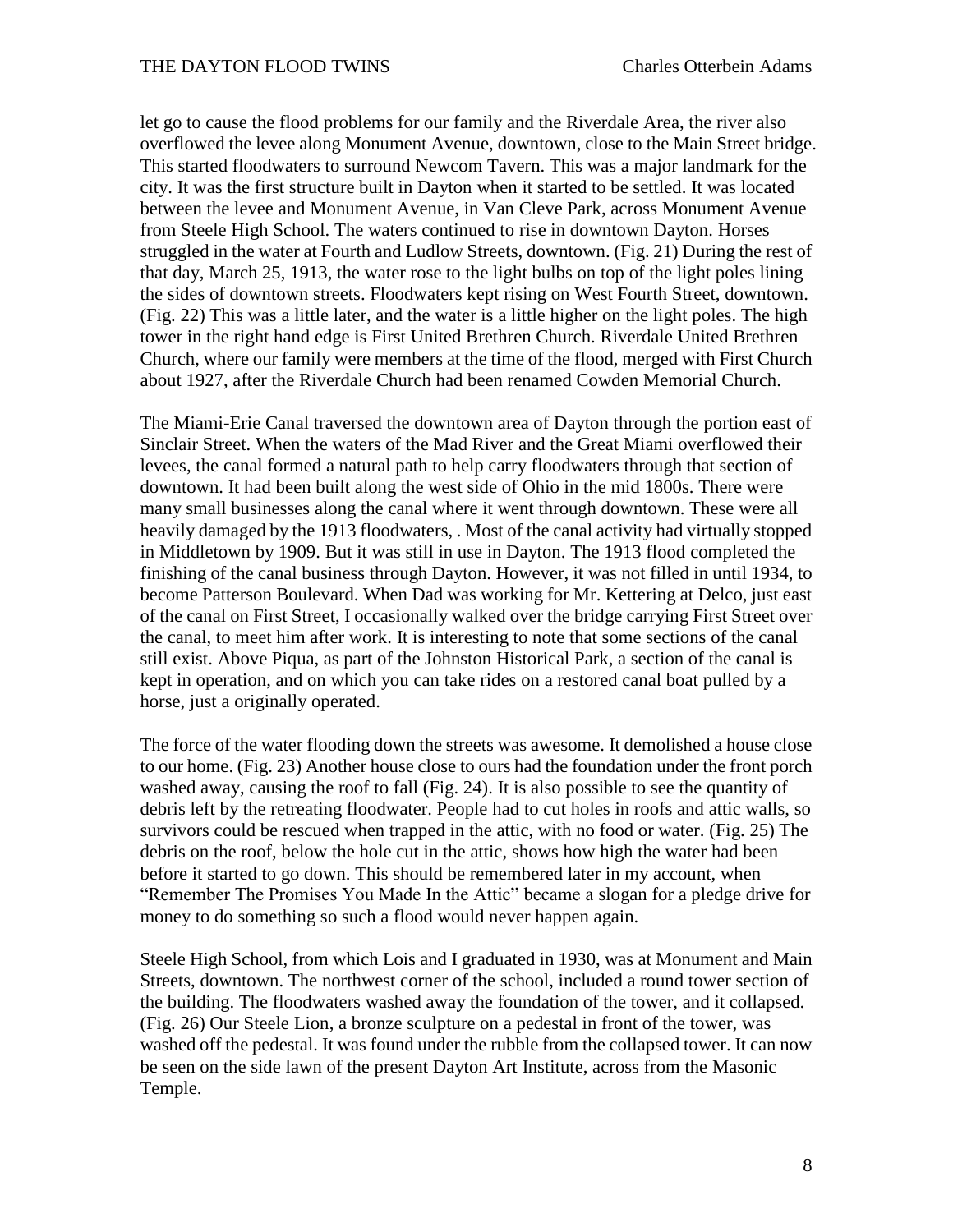Some time after the flood, Col. E. A. Deeds established an historical park along the Great Miami River, just south of the downtown area. At this same location, he and Mrs. Deeds also built a tremendously high carillon with bells and a keyboard for playing the bells. She played the bells on its console when the carillon was dedicated. The park takes its name from this carillon. In the summertime, we go to Sunday afternoon concerts given on this carillon. Newcom Tavern was moved from Monument Avenue to this park. The park also houses the Wright Brothers' 1905 airplane, their third airplane. This was the plane they used to really practice and learn how to fly, at what was called Huffman Prairie., now part of Patterson Field, a section of Wright Patterson Air Force Base. Both the Huffman Prairie and the Wright Brothers' airplane at Carillon Park are now part of the Dayton Aviation Heritage National Historical Park. There are many other historical buildings and artifacts in Carillon Park. The park even has a Print Shop, which make us remember that the Wright Brothers were printers before they invented the first, controllable airplane. The Print Shop at Carillon Park was set up by Gus Brunsman. Gus and his wife, Chuddie, were close friends of Lois and me and my wife Loraine. Chuddie and Loraine were sorority sisters. Gus and Chuddie researched and published a book on Wright and Wright, Printers. The park also has a lock section of the Miami-Erie Canal.

Earlier, you saw horses struggling in the rising waters at Fourth and Ludlow Streets. There were 1400 horses drowned on the streets of Dayton by the floodwaters. (Fig. 27) Remember, at the time of the flood, although there were both electric and gasoline powered cars on the streets of Dayton, there were many horse drawn buggies and working wagons. The water rose so fast the many horse drawn wagons could not get out of the way in time to beat the flood. One wagon was upended by the floodwaters, and the horse was caught in the harness and drowned. Water got into the horse, distending its stomach beyond the limit of its flesh. Not a pretty picture. (Fig. 28) The Dayton Bicycle Club members, out of the goodness of their hearts, took it upon themselves, as a club, to remove all 1400 dead horses from the streets of Dayton. I checked with the Bicycle Club and found that some of the dead horses were taken to a glue factory, some to an incinerator just outside of Dayton, and the Club members buried most of them on farms around Dayton. The Dayton Bicycle Club still exists, next door to the Y.W.C.A., on West Third Street, in downtown Dayton.

The flood caused major damage to commercial buildings as well as residential homes. From the southwest corner of the Dayton Montgomery County Public Library, looking southwest across the intersection of East Third Street and Sinclair Street, one could see the fire damage to the buildings. (Fig. 29) Whenever fire got started by damaged boilers, or for any reason, it was not possible for fire departments to get there. So buildings burned to the waterline. The force of the floodwaters tore up the pavement. Wherever water could get into the ground, the hydraulic pressure forced utility pipes up out of the ground. Marooned people, to escape both floodwaters and burning buildings, used ropes and ladders stretched between buildings to move from building to building to get to safety.

I was told later that guests in the hotels, downtown, were stranded until the waters receded. There was always some concern about the possibility of fire. Many of the buildings in the fringe of the downtown area did catch fire, and burned to the waterline. Mother told me she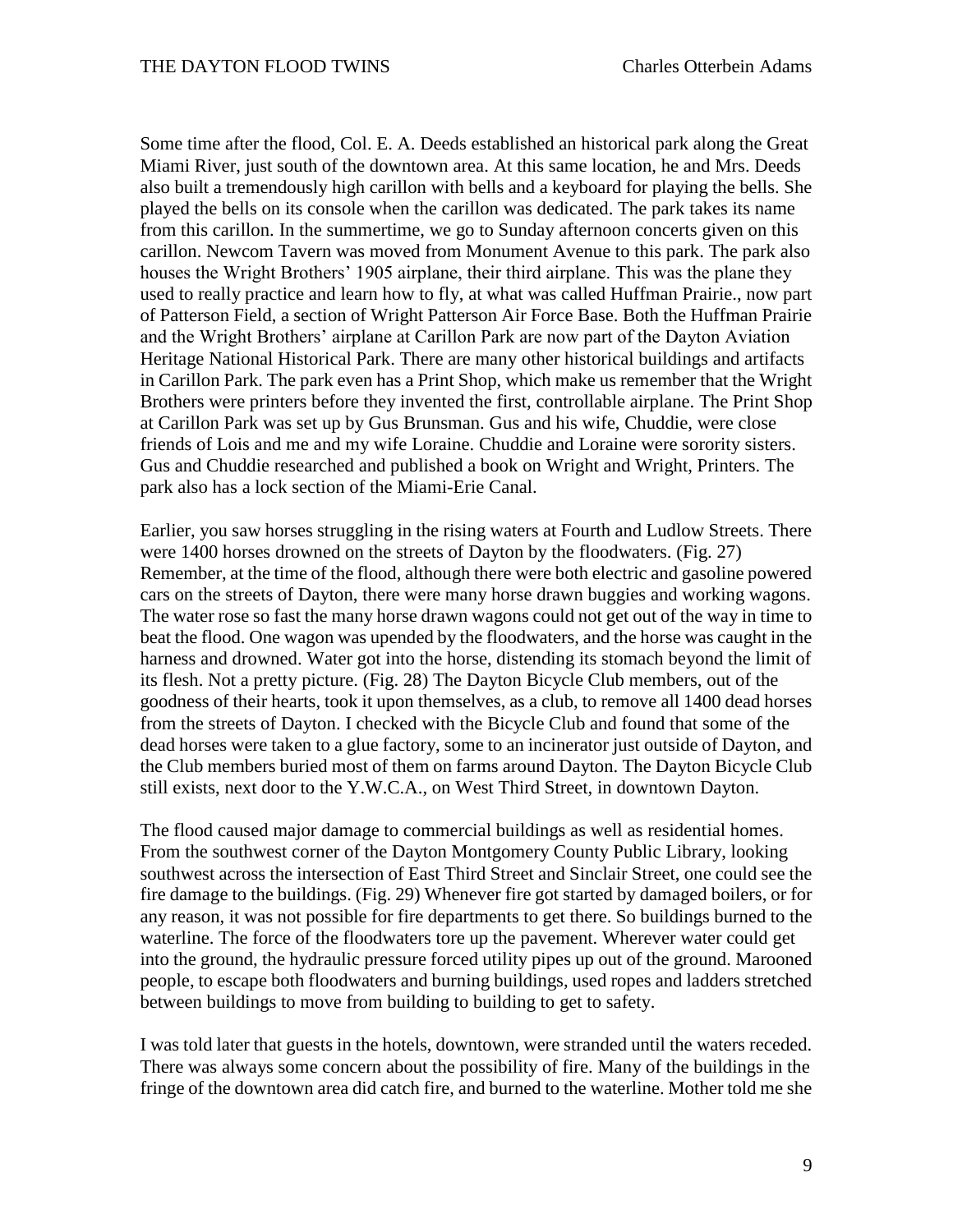## THE DAYTON FLOOD TWINS Charles Otterbein Adams

could see the reflections of these fires on the clouds in the sky all night long. The inventories of all the merchants, downtown, below the upper floors, were heavily damaged by the muddy floodwater. Some could be dried and partially restored. But much was damaged beyond repair. Some records were simply washed away. Barney and Smith R.R. Car Building Company was so badly damaged it could not recover. (Fig. 30) From 1860 to 1890 the company had grown to a prominent position as a builder of beautiful, highly ornamented, wooden railroad cars. But by 1913, steel railroad cars had gradually taken over. The company had started to build some steel cars, but still had a hugh inventory of special woods for decorating their railroad cars. This was all either wahed away or so badly damaged by the floodwaters that it could not be used. This was the major contributing factor in the closing down of the business.

Flood damage to the Dayton Montgomery Public Library was very extensive. Water got up to the second floor. There was no time to remove books from shelves and get them out of harms way from the rising, muddy water. Book shelves toppled over, pitching books helter-skelter into the water. I was told later by the librarians that thousands of valuable books were damaged beyond repair. Newspapers were also submerged and ruined. Many other things of value were destroyed. At that time the library was also a museum. There were many artifacts that came under muddy water. Several librarians were stranded in the building until the water receded. They had come to work Tuesday morning, March 25th. The water rose so high and so fast they were unable to get away before it was too late. After the water retreated, books and papers were spread on boxes and tables all over the library grounds to dry, so attempts could be made to save as many as possible.

Chapter VIII. Clean Up.

Dad told me that after the floodwater receded, two major things happened in the city of Dayton.

- 1. First was the necessary clean up, both in homes, streets, and businesses.
- 2. Second was the resolve to never let it happen again.

In our home on Rung Street the flood really left a mess. It was typical of all the homes hit by the flood. While Lois and I were recovering from pneumonia with the help of mother and Dr. Hale, in Fostoria, Dad and his father had the job of cleaning up the family home on Rung Street. Dad and his father, one with a shovel and one with a spade, are shown in (Fig. 31). The muddy pile of stuff in the wheelbarrow shows what the muddy water left inside the house. Just as for fishing, fashions of the times were different for working at dirty jobs. Both Dad and my grandfather were doing all that dirty work wearing stiff collars and ties. This was 1913, not 2003. Also note the two uniformed officers on the porch. They were there to protect against looters. Some things about people are the same in all ages. Dad told us later that when he walked into the house, the piano was lying on its back in the mud. The large, round, dining room table had floated straight up to the ceiling. Since he had closed all the doors and windows before we all went to Uncle Ottie's home on Warder Street, there were no water currents inside the house. In the center of the dining room table had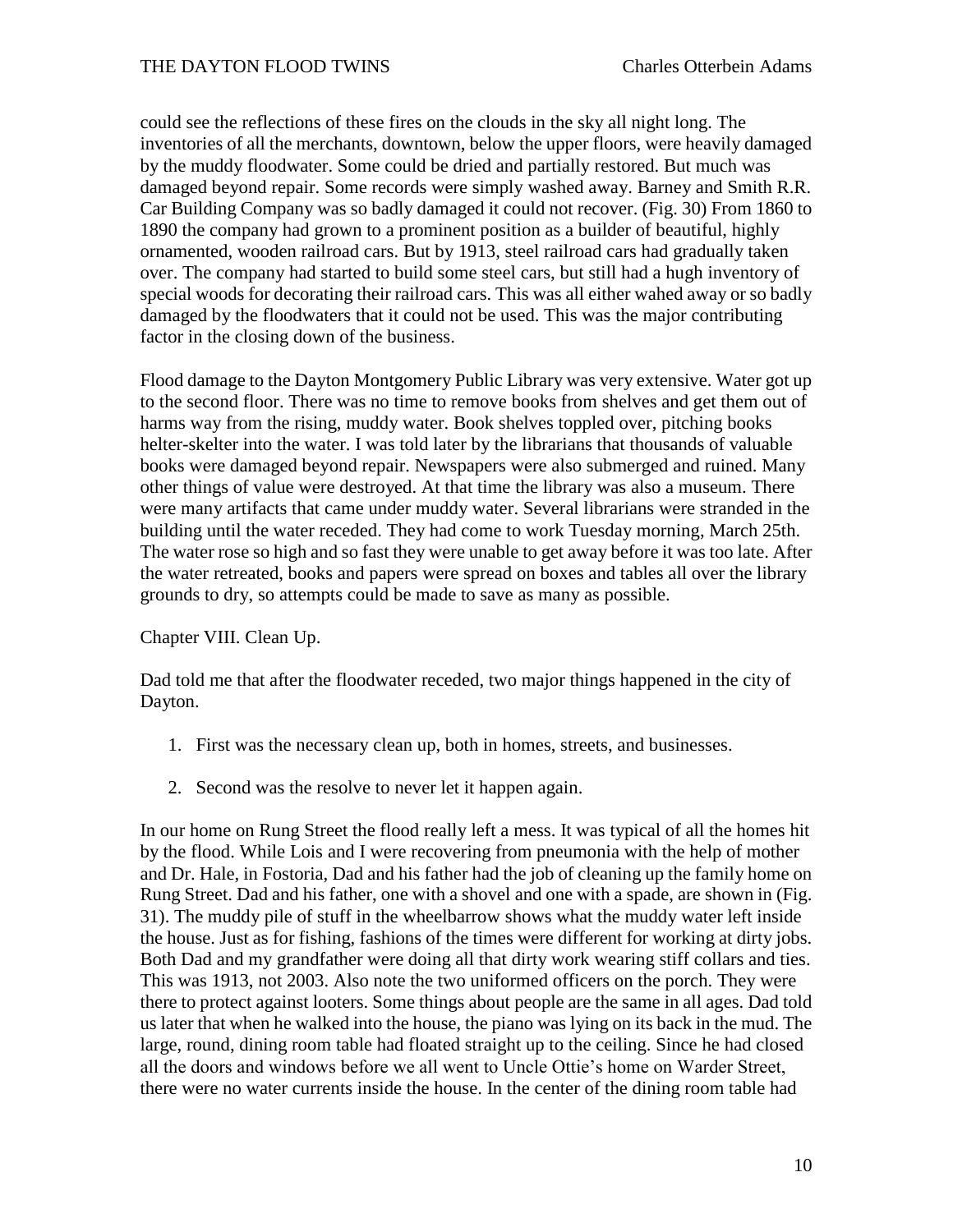been left a dish of peanuts. The table floated straight up and then floated straight down. That dish had been trapped against the ceiling, preventing water from filling the dish. Dad said he ate the peanuts.

My grandfather had the major chore of cleaning up our house. He took some of the debris out the back door and over the back porch. He got some help from our next door neighbor, Mr. Keller. (Fig. 32) He owned a grocery store at the corner of Main and Rung Streets. Mr. Keller had the same problem with the groceries in his store, due to the flood, that I did years later, while attending the Electrical Engineering Department of the University of Cincinnati. With some of my classmates, I helped Ohio River bottom people recover from a flood, there, in 1937. We were given salvaged can goods for helping. The only problem was that we didn't know what we were going to have for dinner until we opened the cans. All the labels had been washed off of the cans. Mr. Keller had that problem with the goods in his store. The picture shows my grandfather with a mop in his hand. The ice box, pulled out from the kitchen, shows that muddy water had gotten into the box both from the door and the top lid, where chunks of ice were loaded into the box for cooling. This was before the days of Frigidaires. There is also a pile of debris and mud from cleaning the inside of the house. Mr. Keller had three daughters who frequently were baby sitters for Lois and me. Many years later, one of the Keller girls called me to tell me of the times they baby-sat for us. She invited my wife, Loraine, and me to her home outside of Germantown, and gave us pictures of herself and her sisters baby sitting Lois and me.

Everybody who had had their homes or businesses flooded had to take part in the massive cleanup operations after the waters receded. My Uncle Ottie Fries, in vest and shirt-sleeves, with my grandfather waving his hat, together with another man in shirt-sleeves, and Dr. Whitney, worked together on cleaning up. (Fig. 33) The latter two men worked with my uncle at the Otterbein Press. The wheelbarrow full of muddy debris had just been taken from inside Uncle Ottie's barn, behind his home on Warder Street.

Floodwaters also damaged downtown buildings, just as they damaged and left mud in our home and Uncle Ottie's barn. The Dayton Engineering Laboratory Company's building, on First Street just east of the canal, got floodwater inside the building. This left the machinery covered with the same, sticky mud. (Fig. 34) In order to clean the machinery as quickly as possible, to get back into production, Charles Kettering went to Cincinnati. There, he obtained an Ahrens-Fox pumper-type fire engine, and drove it back to Dayton, himself. He used this to flush off their machinery, using the high-pressure pumper to remove the mud from all parts of the machines. In the picture you see that some of the machines were powered by belts driven by overhead line shafts and pulleys. As a co-op engineering student, in the 1930s, at Delco Products, I ran some lathes and drill presses still powered by belts from overhead line shafts. To change the speed of the machines, you had to take a long wooden pole, and literally lift and shift the belt from one pulley to a different diameter pulley. Dad was Cashier for Mr. Kettering at this Delco plant. An interesting comment about this era of Dayton is the way Dad paid the employees. He would walk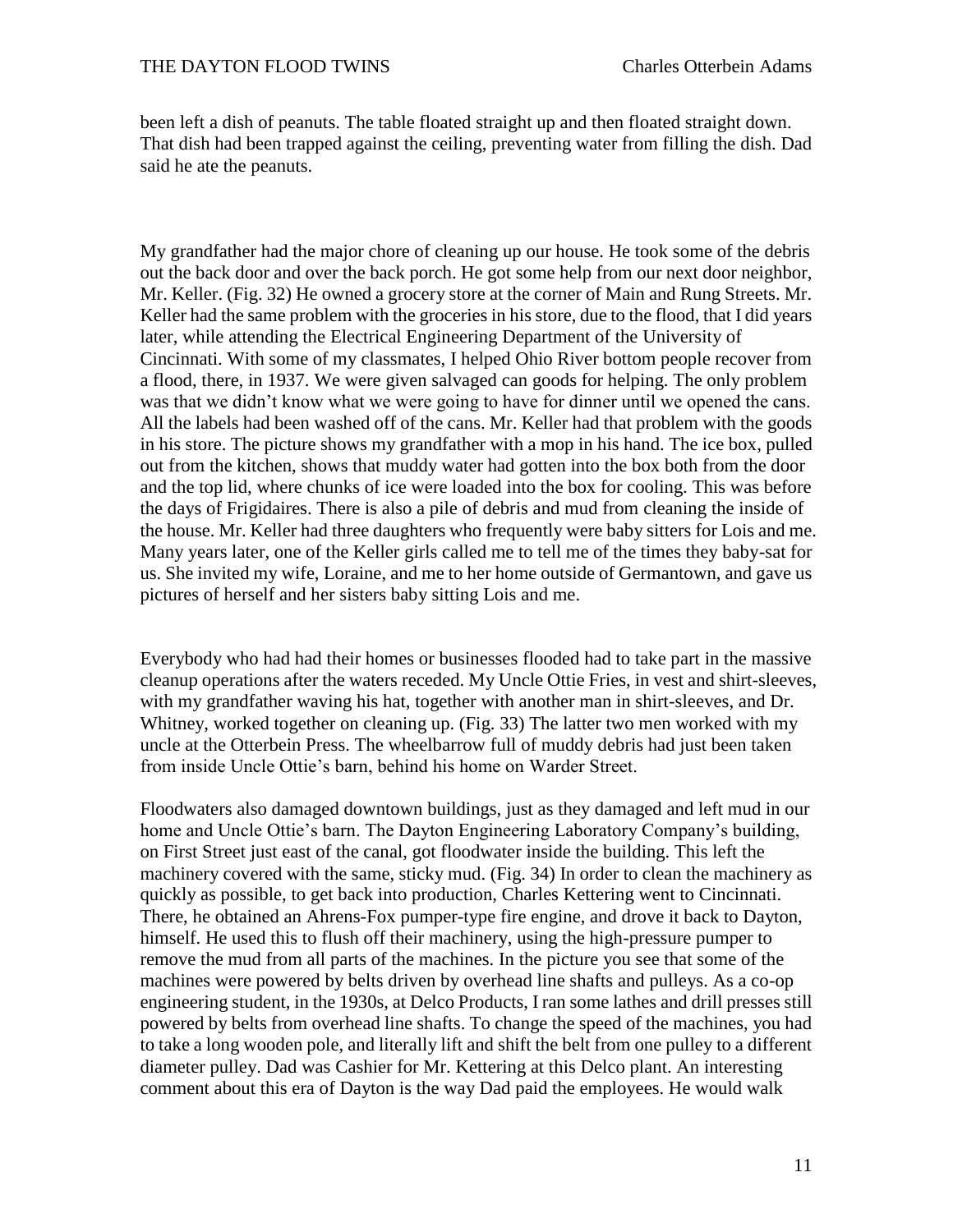downtown to Winters Bank, get the entire payroll in cash, and walk back to the plant with all this cash in a large bag. It is also interesting to note that when General Motors later bought Delco, they separated Mr Kettering's Laboratory portion, and moved it to a building in Moraine City, south of Dayton. It was located in what had been the Wright Airplane Company building. This was the start of General Motors Research Laboratory. At that time Dad was Mr. Kettering's private secretary. Dad would take me with him on Saturdays, sometimes, when not too much was going on. There, I was shown some of the major developments being invented to help the auto industry. For example, Tom Midgely showed me the experiment for leaded gasoline. A gasoline engine was mounted on a concrete block. Above it were two fuel supplies, feeding the engine through two petcocks. Mr. Midgely first fed the engine plain gasoline. When the engine almost "knocked" itself off its mount, he switched petcocks and fed leaded gasoline to the engine. It quieted down immediately. The only problem was that the pollution problem this would cause was not recognized.

Cleanup on the streets of downtown Dayton after the floodwaters receded was a major problem. Street cars had been overturned by the rushing waters. Debris carried into the downtown area from upstream areas was caught in all manner of different locations. Dead horses, broken wagons, waterlogged automobiles, broken furniture, were scattered in the mud all over the streets. Retail store windows were broken, and merchandise on display had been displaced, some even washed away. It required a lot of trucks and a lot of manpower to clean up the mud and get rid of damaged material and trash.

The news about the flood was widely covered clear across the country. My Aunt Stella Hicks, sister of my mother, was visiting mother through all of this. Stella was on the staff of the Fostoria Daily Review. Her paper carried all of the stories of the Dayton flood. It is interesting to note that "slips" occur even in newspapers. A headline in the Fostoria paper carrying the Dayton Flood story, of course, was printed in 1913. But the date on the paper reads "1912", when it should have read "1913". (Fig. 35) The headline article is about all the terrible events happening because of the 1913 floodwaters. It gives the names of many people involved. The article shows that Mr. John H. Patterson, President of the National Cash Register Company, was head of the Dayton Relief Committee. (Fig. 36) The article states that Secretary of War Garrison was sent to Dayton by prompt action of President Wilson. (Fig. 37) These names help us realize where the 1913 flood was located within the history of our country. General Leonard Wood and Col. Rupert Blue brought in the uniformed soldiers to assist local police in maintaining order and preventing looting. , (Reference Fig. 31, which showed two uniformed soldiers on the front porch of our home on Rung Street.) Governor Cox called to tell the authorities to use their own judgment in appointing someone to take care of sanitary problems. With water supplies shut off, both drinking water and water for sanitary purposes were not available. We were all ordered to dig trenches in our back yards for sanitary uses.

Chapter IX. Remembering Promises Made in the Attic.

After the cleanup, in fact even as some of it was still going on, the second major effort of Daytonians came under the slogan "Remember The Promises You Made In The Attic".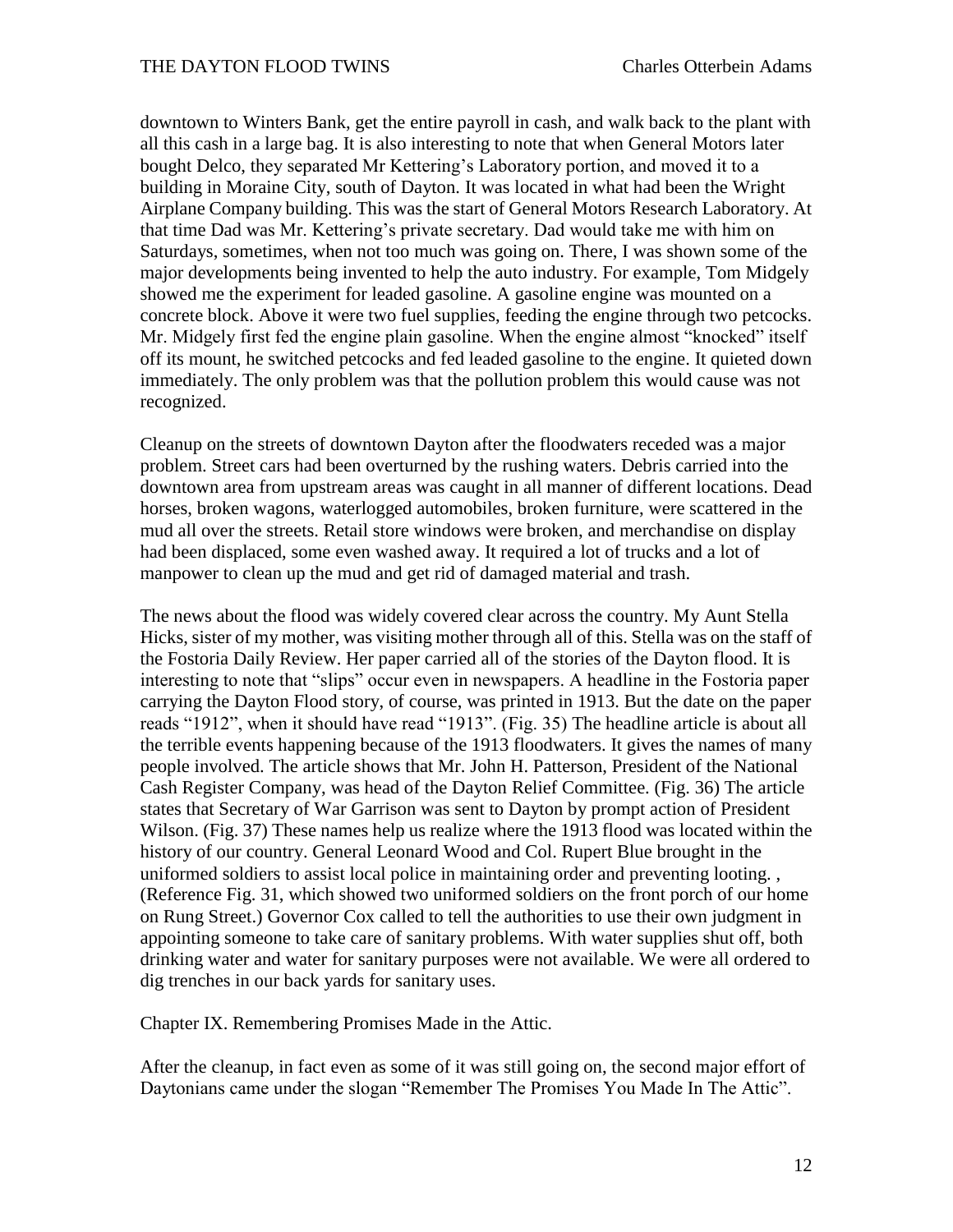The city was determined to never let it happen again. Nobody knew exactly what to do to prevent another major flood like they had just gone through. Everyone who had property damaged by floodwaters was very conscious of just how much money their loss incurred. Certainly, my folks and mother's Aunt Fanny and Uncle Ottie knew what the muddy water did to our homes, and the costs incurred because our family was dumped into the floodwaters, with remarkable rescues. But it was generally recognized that whatever was done would take a lot of money. Under the leadership of John Patterson and Col. E. A. Deeds, a drive was started to raise pledge money to "do something" to prevent another devastating flood. The front of the Courthouse was the center for this drive. (Fig. 38) The banner, above, "Remember the Promises You Made in the Attic", was stretched across the top of the Court House. With John H. Patterson heading the drive, it was understandable that the N.C.R. made a huge mockup of a cash register on which to ring up the pledges as made by the citizens of Dayton. This was mounted on a high platform at the front corner of the courthouse. A huge amount of money in those days, \$2,000,000, was raised to "do something", although they didn't know what. Among the well-known people pledging sizable sums was Elizabeth Richter, better known as "Lib Hedges". She was the "madam" of a "house of ill repute" in downtown Dayton. Liz was a truly magnificent woman. And her statuesque bust emerged triumphantly from the frilled and ruffled elegance of the gowns of her generation. She was generous to a fault. Her Bon Ton hotel and her fifty-one other pieces of property suffered disaster in the flood. She pledged about four times the amount other well-to-do citizens pledged to see that "it never happened again". Lib retired in 1915, when "the good people" triumphed and the Chief of Police ordered the houses closed. She spent her declining years in the now silent and darkened Bon Ton Hotel. She lived to see the farce of Prohibition begun, and remarked that if the world was getting that crazy she was ready to leave it. She died in 1923, mourned privately by prominent citizens, and publicly by none of them. She was buried under a beautiful monument in Woodland Cemetery.

A firm in Tennessee, Morgan Engineering, had done some flood control projects, but nothing on the scale of what would be required in Dayton. John Patterson and Col. Deeds interviewed Arthur Morgan. (Fig. 39) They were impressed, and hired him and his engineering firm to come to Dayton. They were hired to determine what should be done, and do it. Our family, with all of us, Lois, me, mother and dad, and grandpa, having been in the floodwaters, were intensely interested, along with others who had been affected.

Chapter X. Arthur Morgan and the Miami Conservancy District.

Arthur Morgan brought his engineering team to Dayton and started work. They examined all the areas that had been flooded. They surveyed the entire Miami Valley, from Fort Laramie and Sidney, down to below Hamilton.. After considering several possible approaches, Arthur Morgan settled on the concept of five large holding dams, together with some riverbed improvements. His concept included the major, tremendous requirement that the system had to work with NO MANUAL CONTROL. It had to be self-operating, self-controlling. To accomplish this, his engineers had to do a lot of surveying, researching past floods, calculating maximum water depths in the backup waters expected behind each of the five dams, and conduit sizes for flow through each dam. The flow through each dam,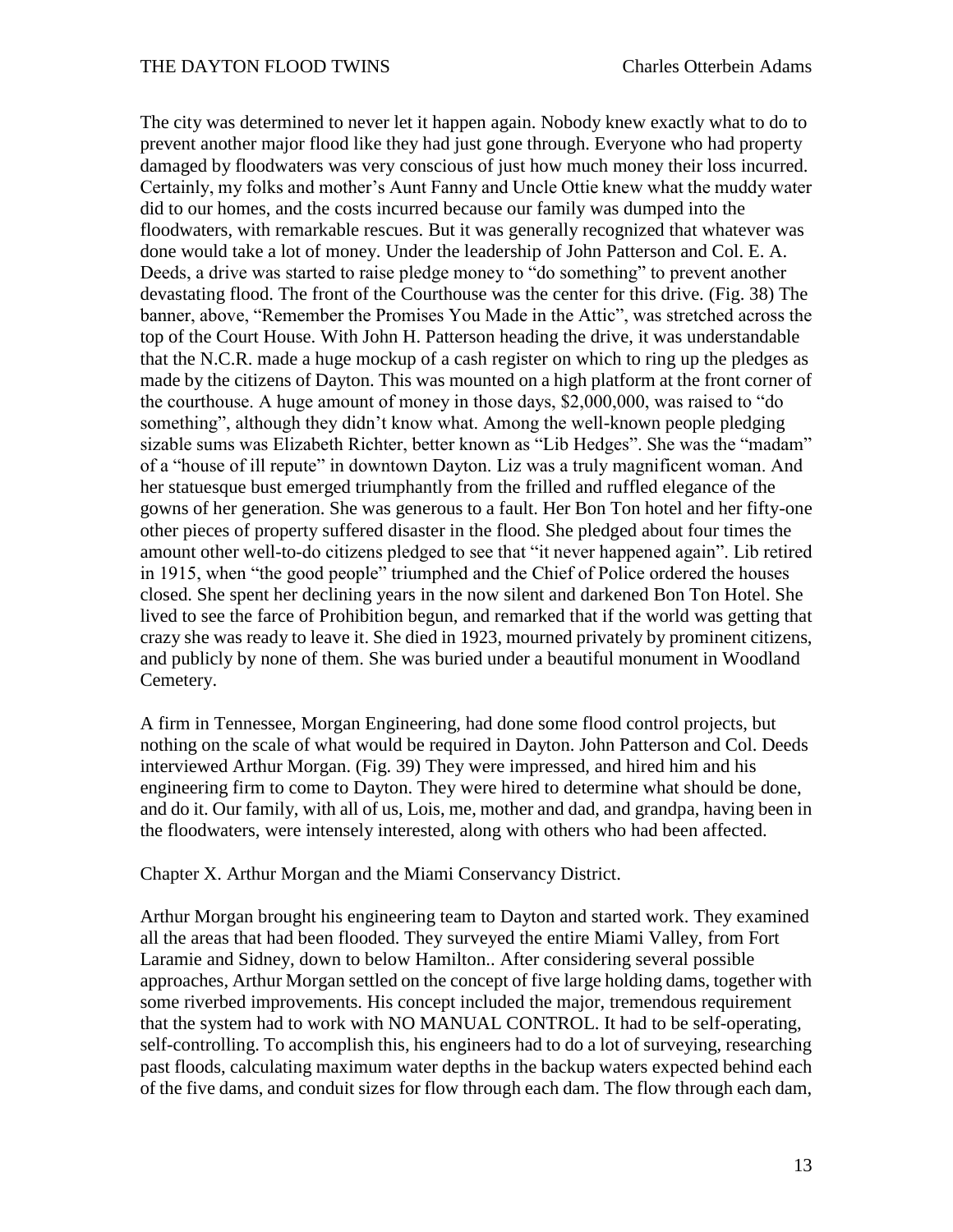at maximum water depth behind the dam, had to just fill the riverbeds below each dam. This required considerable engineering and experimenting to establish the size of conduit openings through the dams for maximum flow, which of course would take normal flow, too. To do this, Col. Deeds offered Arthur Morgan the use of his swimming pool at Stroop Road and Southern Boulevard. It is still there in the year 2002. In the early 1920s, Dad's cousin, Lou Adams, and his wife Mert, were caretakers for Col. Deeds' farm, across Stroop Road from his home. Lou and Mert kept Lois, our younger sister Winifred, and me, for two weeks during several summers. In addition to roaming around over the farm, we got to swim in Col. Deeds swimming pool. Mr. Morgan used this pool to set up some of the experimental conduit setups and develop his designs. (Fig. 40) At the discharge end of the conduits through each dam, at maximum flow, the force of the out-coming, uncontrolled water flow would destroy the concrete water guides to the riverbed. Three of Mr. Morgan's engineers invented what he called the "hydraulic jump" to dispel or reduce the water velocity and its force. (Fig. 41) A schematic drawing will show more clearly how this "hydraulic Jump" works. (Fig. 42) The three engineers were Sherman Woodward, Ross Riegel, and John Beebe. It forced some of the water to flow back on itself, thus dissipating its energy. Because Dad, mother, Lois, grandpa, and I had all been in the floodwaters, we followed these developments very carefully. From his working relationship with Mr. Charles F. Kettering, Dad knew Col. Deeds very well.

The map showing the Official Plan shows the location of all five dams, Englewood, Taylorsville, Huffman, Germantown, and Lockington. Locations where the riverbeds were to be improved are also on this map. (Fig. 43) While all this work was being designed and construction plans made, Col. Deeds was doing all the litigation and legal work to set up the Miami Conservancy District, as this would be named. Not all farmers were willing, at first, to sell their lands where it had to be purchased for building dams, construction sites, and for backup water area in front of the dams. The Ohio General Assembly passed a conservancy act in early 1914, the Vonderheide Act. Governor Cox signed the bill in February of 1914. Col. Deeds had to handle lawsuits, attend meetings, convince local and state officials, and finally go to the Supreme Court of Ohio. On June 28, 1915, the Conservancy Court set up the Vonderheide Act, and declared the Miami Conservancy District organized. Now they could legally issue bonds to provide money to do the plan. They sold \$30,000,000 of bonds. The money to pay back the bonds, the cost of construction, and the ongoing expenses of the Miami Conservancy District, came from, and still does, assessments made on all property shown in the gray area in Figure 6. The assessments are based on the combination of the area covered, and the height of the floodwater that covered that area, in the 1913 flood. Now all the work called for in the "Official Plan" could begin in earnest. After the job was finished, 85 per cent of the money originally pledged to "do something", \$2,000,000, was returned to those who gave pledges. Col. Deeds had a headquarters building erected on the southwest corner of Monument Avenue and Jefferson Street. He and Mrs. Deeds formally gave it to the Miami Conservancy District as a gift, for permanent headquarters. Just as Col. Deeds did a good job of planning and legal work, Arthur Morgan did a good job of engineering, construction, and finances.

The construction job was gargantuan. Nothing on this scale had ever been done before.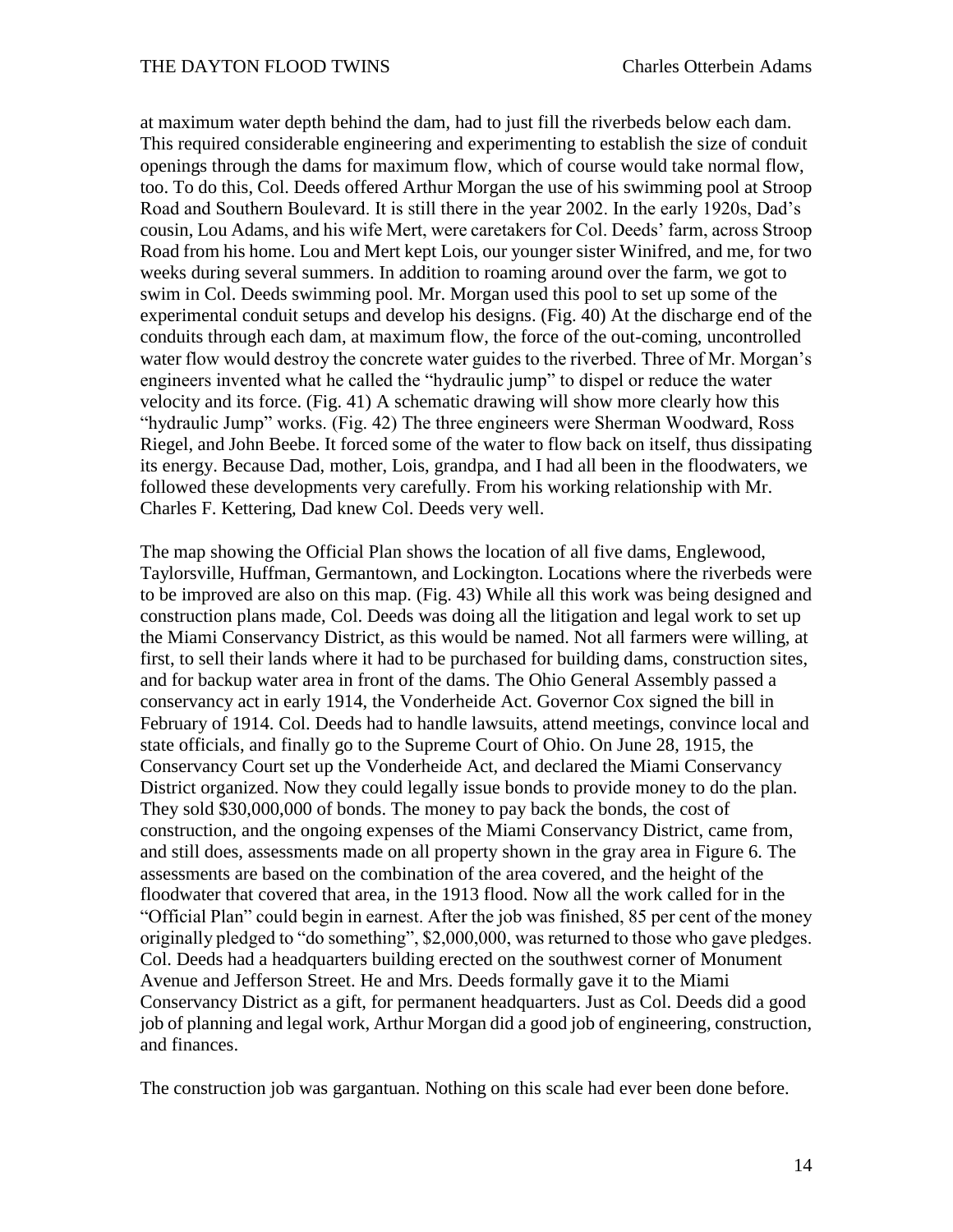Because it was during and right after World War I, construction and earth moving equipment was scarce. War industries in the Miami Valley were making ship engines, airplanes, tanks, armament, and other war materials. Recognizing these needed to be protected from floods, the Employment Service of the National Government classified the work of the Miami Conservancy District as essential war work. Work on all five dams went on simultaneously. They had to scrounge around near and far to get the equipment needed. They had to make some themselves. Arthur Morgan was both a good engineer, and a very responsible employer. In place of the temporary, ramshackle type of housing for workers at most construction sites, he built nice homes for his workers at each site. Arthur Morgan's wife designed some of the homes at these sites. Each site was complete with good schools for worker's children. Each living site area was operated as a self-governing village. For instance, at the Englewood Dam site, the housing area was locally called "Morgantown". Because of the experience of our family, Dad took Lois and me, and sometimes Winifred, to see the construction in progress, rather frequently. In 1915, our family moved from Rung Street further north, to a home at 126 East Hudson Avenue, a half block from the Stillwater River. Winifred was born there in 1916. The street had quite a slope down to the river. Driving straight north on Main Street, it was not a long drive to "Morgantown" and the construction site at Englewood Dam, on the Stillwater River.

One of our neighbors on Hudson Avenue had also been through the flood before moving to Hudson Avenue. Mr. Zerbe Bradford and his family lived on Babbit Street, a little north of Rung Street. He was part of Mr. Charles Kettering's "Barn Gang", the group that worked in Col. Deeds' barn and developed the electric starter for automobiles. Mr. Bradford was the draftsman for this group. When he and his wife woke early on Tuesday, March 25th, they realized floodwaters might become high enough to come into their home. They moved furniture from the first to the second floor, and took food from the ice box with them. The water kept rising up the steps to the second floor. So they had to go to their attic. They finally were able to get a boatman to take them to McKinley Park and on to dry ground on Forest Avenue, probably the same rescue location at Grand and Forest Avenue where Lois, mother, and I had been taken. Some years later, in our grade school years, on Hudson Avenue, the Bradford's son, Billie, was about the same age and was a playmate of our younger sister, Winifred.

The method of construction for the actual building of these earthen dams was called "hydraulic fill". Material for making the dams was dredged from the soil, mostly areas upstream from the site of each dam. Since it took a lot of earth for each dam, this left very sizable holes in the ground, which later filled with water and became lakes. Arthur Morgan insisted these be later developed for recreation purposes. The earth was separated into its components of sand, gravel, stone, and clay dirt. Using huge centrifugal pumps and large 15-inch diameter pipes, these materials in water were pumped to the locations as needed to build up the dams, hence the term "hydraulic fill". The central core of each dam was made up of clay, to settle as an impervious core, about which the main body of gravel and earth was deposited. The entry and exit walls and conduits for normal river flow through the dams were made of concrete, including the "hydraulic jump" described above. Mr. Morgan and his engineers recognized they had to be prepared for another flood while their work was in progress, before the dams were completed. That did happen April 19-20, 1920.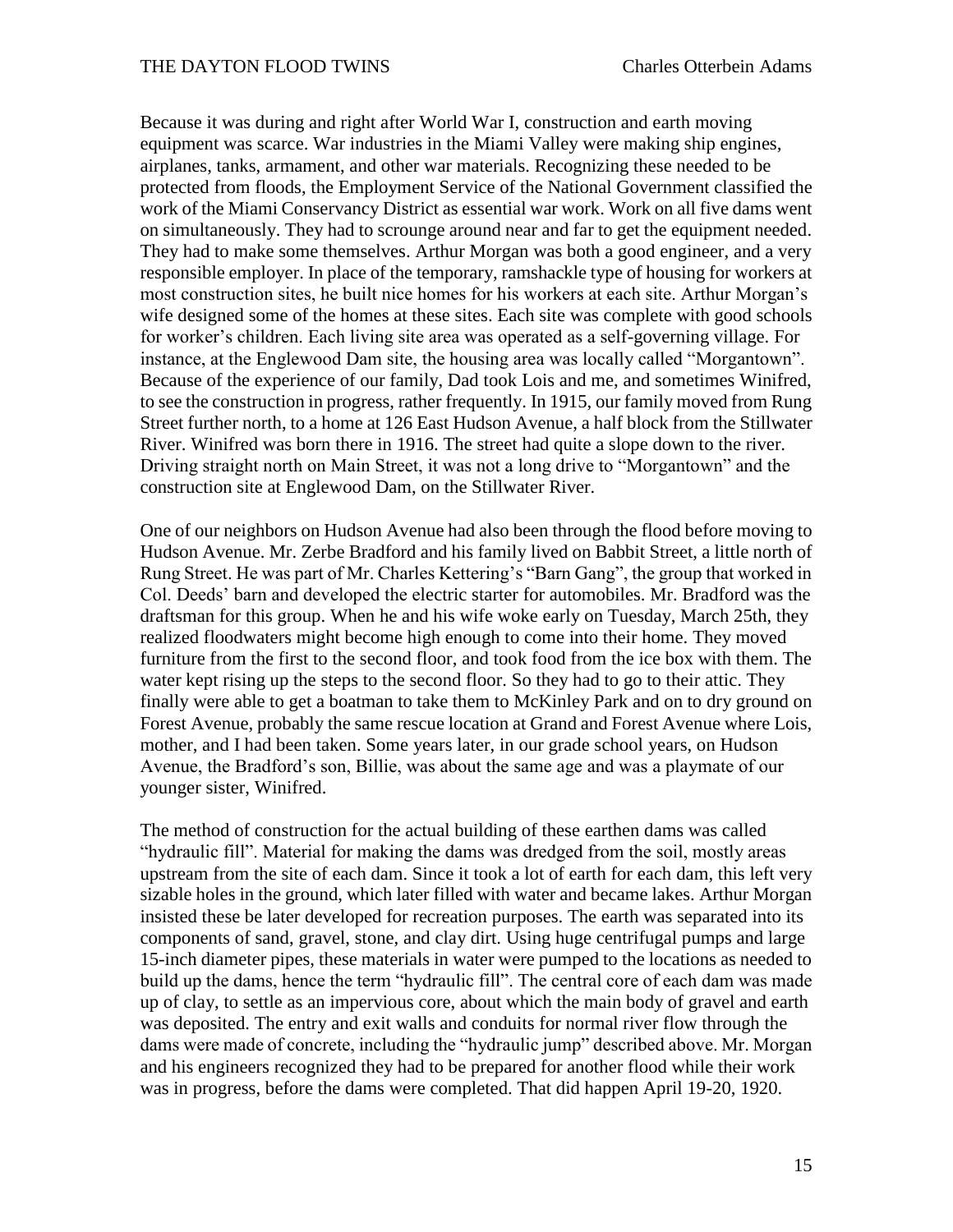Because plans had been made for this, little equipment damage was incurred. One big dragline could not be moved fast enough, and was partially upset. The machinery was not materially damaged.

With our family home now on Hudson Avenue, so close to the Stillwater River, it is interesting to know a few things about river life as I was growing up. I spent a lot of time on the river, both in summer and in winter. There was a boat house on the river's west bank, just north of the Ridge Avenue bridge leading to Triangle Park, so named because of its triangle shape formed by the Great Miami and the Stillwater rivers. My neighborhood boy friends and I used this boat house as a place from which to go swimming in the Stillwater River. Both rivers were frozen over during most winters during my early years. We played ice hockey on the frozen Stillwater River. Our ice skates were "clamp on" devices, clamped and strapped to our shoes, not built onto the shoes as done today. The puck was simply a flattened tin can. My father and I frequently fished in the Stillwater River. One evening, while fishing in a canoe, close to a small island where Hudson Avenue ended on Riverside Drive, a small 6 inch small mouth bass jumped out of the water and landed in our canoe. Starting about 1940, the Stillwater River became very polluted and fish were scarce. About 1965, river cleanup was started. In the early 70s, I was again able to catch small mouth bass by bait casting.

A longitudinal cross section view of the Germantown Dam is typical of all five dams. (Fig. 44) The conduit outlets show as two small black dots. The top of the dam shows across the skyline. There is a lot of concrete work at the discharge area (Fig. 45) This was a massive construction program, as seen in a picture of pool beaches and downstream slope of Germantown Dam, November 20, 1919. (Fig. 46)

Large, concrete plaques identify the names of each Dam. (Fig. 47) The job of building the two conduits to carry water through the Englewood Dam, before the gravel, clay, and earth structure was built over the conduits, was really massive. (Fig. 48) The size of all this can be gauged by looking at the railroad tracks for trains to carry materials to the site, and from the relative size of the people in the picture.

The conduit outlets of the Englewood Dam and the concrete works to contain the water as it comes out of the conduits are quite large. (Fig. 49) They have held up from the time of completion of all dams, in 1922. This is true of all five dams. Mr. Morgan did a good job. The "Hydraulic Jump" has served its design objective very well. It is even quite impressive from a little further downstream. All dams have roadways across the top, with guardrails for protection. Old Route 40, once the main east-west highway across the nation, goes across Englewood Dam. The slope of the dam cross section is very apparent in this figure. (Fig. 50) The Miami Conservancy District, ever since the dams were completed in 1922, and on into the future, was and is responsible for the maintenance of the dams. They check to be sure no seepage gets under the dams, and that all debris carried to the dams by high upstream river flow is removed from the entrance of all the conduits. On the upstream side of Englewood Dam is a beautiful small lake. (Fig. 51) This small lake, and the similar lakes on the upstream side of most of the dams, were the natural result of excavations for getting the great amount of earth used in building the dams. The top of the dam is the skyline of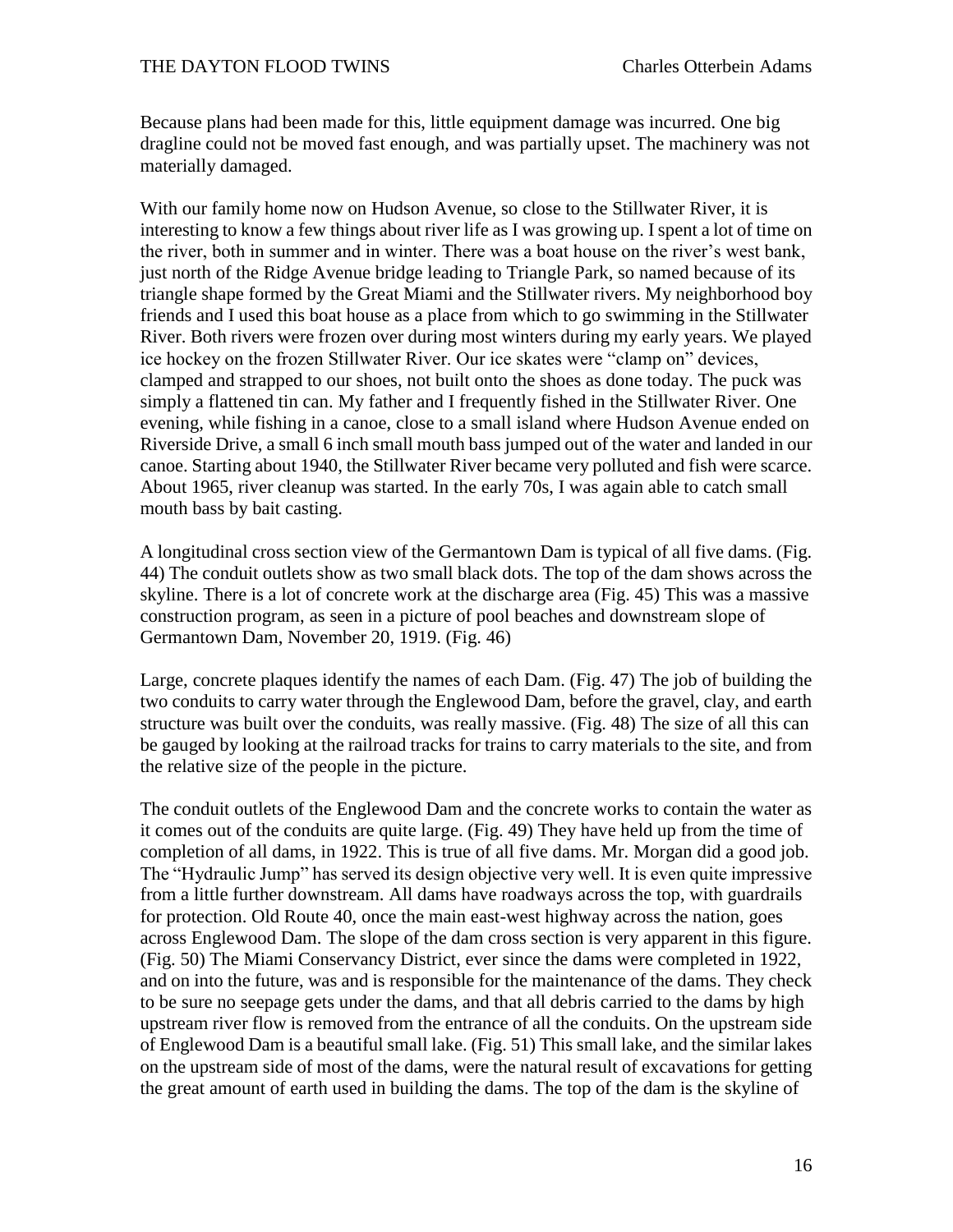this picture. Until recently, the green space and lake on the upstream side of all dams was maintained by the Miami Conservancy District. Now, these recreation areas have been leased to, and are maintained by the Five Rivers MetroParks Association. The Miami Conservancy District is still responsible for the maintenance of the dams, themselves. My wife, Loraine, and I frequently took advantage of the green recreation areas associated with these dams.

Loramie Creek is the stream controlled by Lockington Dam. (Fig. 52) This is a little north of Piqua. Loramie Creek is a tributary of the Great Miami River. It discharges into the Great Miami between Lockington and Piqua. It contributed quite a bit of water to the Great Miami during the 1913 Flood. This led Arthur Morgan to determine that one of the dams needed to be close to the bottom of Loramie Creek, to reduce the flow of the Great Miami in event of heavy rainfall in this area. There are two outlets from Lockington Dam. (Fig. 53) A friend and his wife, Cleo and Rachael Hoff, went with my wife, Loraine, and me, in 1979, to look at all five dams. There were some boys looking down at the water as it came out of the outlets at this Lockington Dam. (Fig. 54) Cleo and I walked down to talk to the boys. We found the boys were watching a muskrat swimming in the water. The town of Lockington created a nice recreation area for the townspeople on the downstream stretch of the Creek.

The Great Miami River is seen approaching the Taylorsville Dam. (Fig. 55) Turning 180 degrees from the view of the Great Miami river approaching Taylorsville Dam you see the dam Spillway. (Fig. 56) It is a little lower than the top of the dam. Arthur Morgan recognized that the design of the dams needed a way to protect the dam in the event a rainfall exceeded that planned during the engineering for all five dams. If a dam failed, with the backed up water greater than planned in the design phase, it would cause greater damage than that from the 1913 flood. The spillway of the Taylorsville Dam is directly over the conduit location. Not all spillways are so located. Mr. Morgan located the spillways based on topography of the land as surveyed, and where the depth of the backed up water would be the greatest. There are four outlets from the Taylorsville Dam. This is the only dam with four outlets. Most of the others have two. Our friend, Cleo Hoff, went down to talk to some boys fishing at the outlets. (Fig.57)

At the Huffman Dam some debris carried by high water got trapped at the entrance to the conduits through the dam (Fig. 58) It is part of the ongoing work of the Miami Conservancy District to police and clean up this debris. There is a beautiful small lake at the upstream side of the Huffman Dam. (Fig. 59) The recreation area associated with this is a popular site. I took advantage of this, frequently, whenever my work took me to Wright Patterson Air Force Base, and on trips coming back to Dayton from the east. As with all the other dams, this recreation area is now leased by and operated by the Five Rivers MetroParks. The skyline of the dam is visible through the openings between the trees. In surveying and working out the design and details of the Huffman Dam, several things were quite different from the other sites. Arthur Morgan and his engineering team found it necessary to relocate part of a railroad track system, to get it out of the area that would be flooded with water backed up when the flow exceeds the normal river capacity. The same thing had to be done with the little city of Osborn. It was relocated close to the city of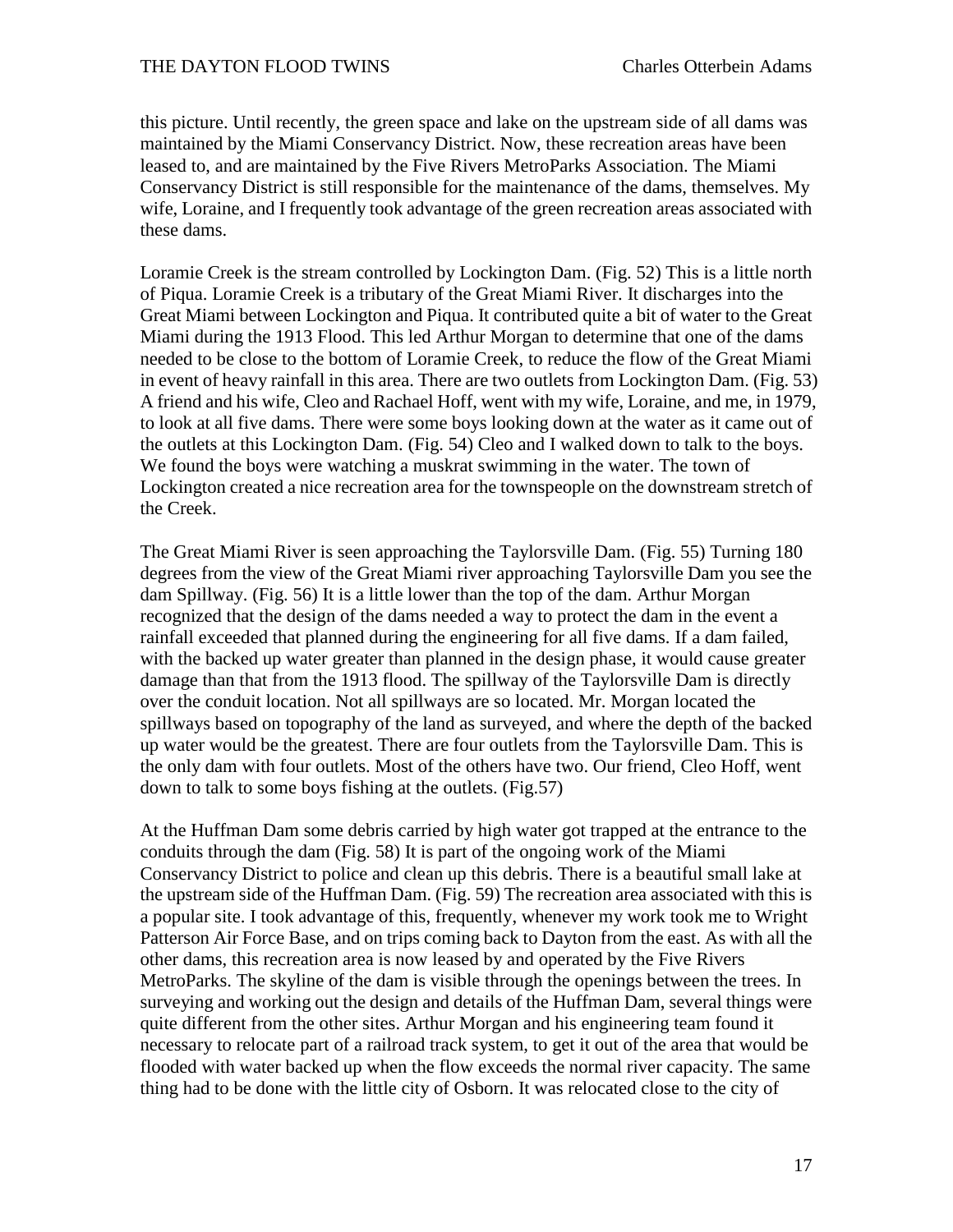Fairfield. The two cities have since merged into a city now known as Fairborn. At very rare intervals, some land between Fairborn and Huffman Dam might be flooded for brief intervals.

The city of Hamilton suffered considerably from the flood. (Fig. 60) It was a different situation than Dayton, in that the Great Miami River ran right through the very crowded industrial and business district. The 1913 floodwaters rose to 10 feet in the business district. This rushing water had tremendous force, destroyed many building, and over 200 lives were lost. The valley bottom, broad above, narrows at the city to a trifle over a mile. This entire width is occupied by houses, businesses, and industries. The drop, or fall of the river is steep. In a distance of about a mile and a half, the drop is about 22 feet. It was impractical, both geologically and economically, to reroute the river around the city. The solution to flooding had to depend on the five dams in the upper valley, plus enlarging the river channel through the city. The Miami Conservancy District took on the chore of doing this.

The widening of the riverbed in Hamilton involved the purchase of a strip of land 150 feet wide and about a mile long along the east bank of the river. Several major industrial plants had to be torn down, of necessity. The cost of the strip was over three quarters of a million dollars. Widening and deepening the riverbed, (Fig. 61), plus protecting the riverbed edges by lining the banks with monolithic concrete paving six inches thick, to prevent erosion, provided adequate flow capacity for Conservancy estimates of future flow from the five dams up stream.

The intermediate smaller towns of Piqua, Troy, West Carrolton, Miamisburg, Franklin, and Middletown, all had flood damage from the 1913 Flood. With the river flows limited by the five Conservancy Dams, protection from future floods was provided, primarily, by improving the levees along the riverbanks. The levee heights were made to meet the maximum flow estimates from the conduits of the five dams. Some work was done on the riverbeds. Where necessary, riverbeds were deepened and widened to be sure the maximum flow from the conduits through the dams would be contained within the river channels. This is all shown on the official plan.

Chapter XI. Huffman Prairie.- McCook Field- WPAFB.

Col. Deeds, while associated with the aircraft production program in Washington, D.C., during World War I, in 1917, asked Arthur Morgan to locate a site near Dayton for a large flying field. Arthur asked Orville Wright to go over the grounds with him and contribute his judgment. Orville felt the best site was the valley of Mad River between the Huffman Dam and the village of Fairfield. Orville and his brother Wilbur had used part of this area, called Huffman Prairie, for learning more about flying, after their first flight at Kitty Hawk. This area was purchased by the Miami Conservancy District and offered to the U.S government for a flying field. Col. E. A. Deeds had a large part in this transaction. It is also interesting to note that when the entire Miami Conservancy District was completed, Arthur Morgan gave the primary credit for its accomplishment to Col. Deeds. Arthur felt that Col. Deeds' influence, particularly when objections almost stopped the project, really made it happen. The flying field Orville Wright and Arthur Morgan selected became Patterson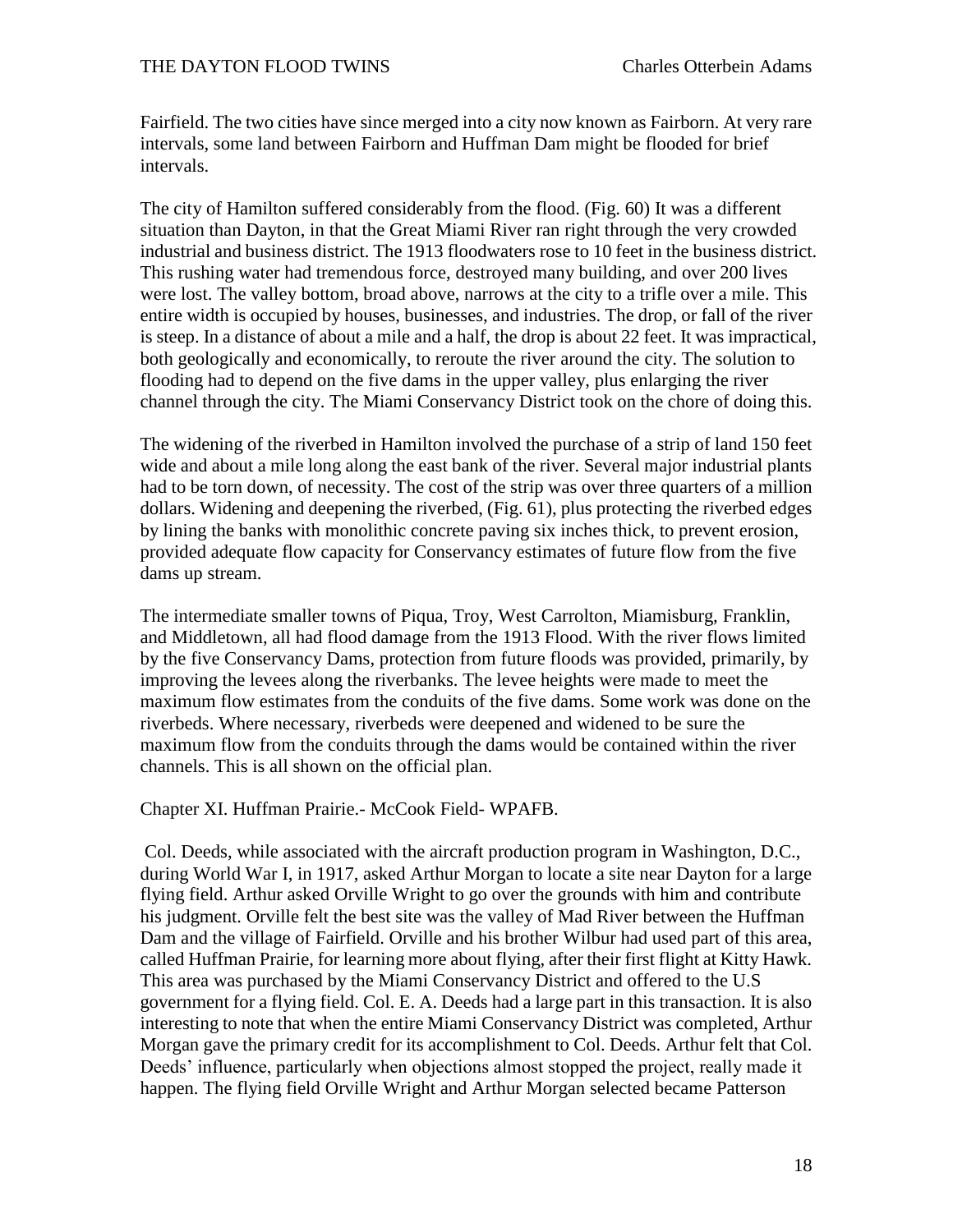Field, and the adjoining area became Wright Field, the chief aeronautical research center of the country. This research work was originally done at McCook Field. This was started about 1917, under what was then the Signal Corp of the United States Army. It was located in Dayton, just east of Island Park, alongside the Great Miami River. McCook Field research work was moved to Wright Field about 1927. Patterson Field and Wright Field were merged into one command and are now known as Wright Patterson Air Force Base, or WPAFB. McCook Field was on the south bank of the Great Miami River. Island Park was on the east bank of the Great Miami River after its "S" curve where joined by the Stillwater River. McCook field was the first research airfield. It was a small field. So small, in fact, that on the top of its hangers was painted "This Field Is Small-Use It All". But it was the scene of many major research programs, and development of many service airplanes. In 1924, I bicycled to the levee on the west edge of McCook Field and watched the Army Air Force "Round The World Fliers" land there on that leg of their flight around the world. Dad and I, on a hill in Triangle Part overlooking McCook Field, watched a strange contraption attempt to fly, some time in the 1920s. It looked like a four-sided assembly of pipe sections, with a vertical axis propeller at each of the four corners. When we saw the engine fired up, a tremendous cloud of dust arose. The thing started to lift off the ground. Suddenly, it collapsed in a tangle of twisted pipes. We think it may have been an early attempt to build a helicopter. Also at McCook Field there was a huge, inverted, "U" shaped sand box. Inside the "U" was a propeller test stand. Wooden propellers were put through their test phase inside this "U" shaped sand box. After the tests were completed, the propellers were run to failure, at which time the pieces slammed into the sand box with a loud band. We could hear this happen, sometimes in the middle of the night. It could be heard all over Riverdale.

Dad had a cousin, Charles Rauch, who lived on Apple Street, immediately north of Miami Valley Hospital. Apple Street was deeply engulfed in the 1913 floodwaters. Behind his house he had a building in which he made mandolins and violins. The second floor of this building was a large practice hall, used by string orchestras. When Dad participated in these, Lois, Winifred, and I would enjoy listening to the music.

Col. Deeds was involved in many things benefiting Dayton. He and Charles Kettering built the Engineers Club building at the southeast corner of Jefferson Street and Monument Avenue. This is directly across Jefferson Street from the Miami Conservancy Building that Col. Deeds built earlier for the Conservancy headquarters. Orville Wright, a charter member of the Engineers Club, was on the Board of Governors of the Club, and accepted the key to the building from Col. Deeds when he and Mr. Kettering donated it to the Club in 1918. I became a member of the Engineers Club in 1937, and have belonged ever since.

The bridge that carried Ridge Avenue over the Stillwater River from Riverside Drive to Triangle Park had steel hand-rails and steel vertical supports. On one of the steel supports was an indentation caused by a bullet. We understood that the bullet mark was caused by the bullet from a gun that somebody fired at a lady named Bessie Little. She was killed by this. After this we all called the bridge the "Bessie Little" bridge. It was later replaced by a concrete bridge structure.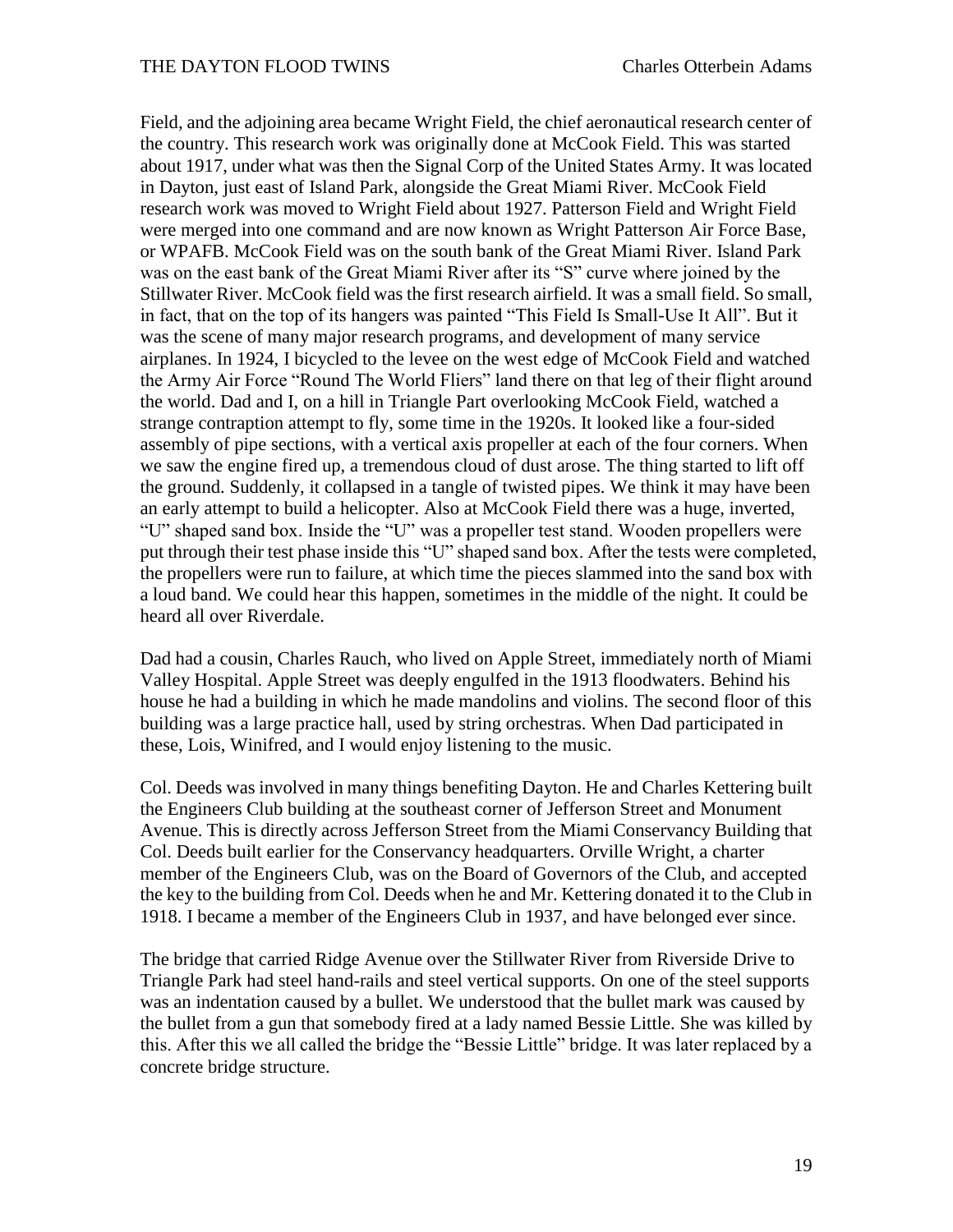Chapter XII. Arthur Morgan and Antioch College.

In 1921, after the Miami Conservancy District had completed all engineering and almost all of the construction work on the dams, Arthur Morgan resigned as Chief Engineer to assume the presidency of Antioch College in Yellow Springs, Ohio. The condition of the college was not in good shape, and this was a real challenge for Mr. Morgan. He straightened it out and made it an outstanding, innovative college. Dean Herman Schneider, Dean of the Engineering College of the University of Cincinnati, had started a co-op program in 1906, where students worked in a manufacturing plant part of the time, with the alternate time in school at U.C.. Mr. Morgan established this same sort of co-op program at Antioch College. Arthur Morgan was well acquainted with Charles F. Kettering, who had started Dayton Engineering Laboratory Company, or Delco. Mr. Kettering was a major contributor to Antioch College. He built several buildings on campus, including a laboratory to investigate "Why is grass green?" Dad, as mentioned above, was cashier for Mr. Kettering at Delco, in their building on East First Street. General Motors bought Delco. They made the research portion the General Motors Research Laboratory, and moved it to the former Wright Aircraft Company building in Moraine, Ohio, just south of Dayton. Dad was Mr. Kettering's private Secretary in this Moraine location. I was shown many of the early experiments in the laboratory. For instance, Mr. Tom Midgely showed me the leaded gasoline he was developing for Mr. Kettering, and how it quieted down a rough, noisy engine. It was not recognized at that time that this would become a major polluter of air. This, together with Mr. Kettering's electric self-starter, pushed the internal combustion engine cars ahead of the battery operated electric cars for the rest of the 20th century. In 1933, President Roosevelt appointed Arthur Morgan head of the Tennessee Valley Authority, or TVA. Its plan was largely based on the Miami Conservancy District.

## Chapter XIII. Post Flood Events.

In 1970 the Corp of Engineers attempted to take over control of the Great Miami River, claiming that it was a navigable stream. They based this on the fact that a barge had been moved from Cincinnati to the emerging Dayton area, way back in history. I wrote Congressman Tony Hall, as did some others. Largely through his efforts, the "navigable" aspect was disproved, and control was retained by the Miami Conservancy District.

In April of 1983, I asked Mr. Jim Rozelle, then Chief Engineer of the Miami Conservancy District, "How many times would water have been at Third and Main Streets, in Dayton, if the five dams had not been built"? He checked their records and came up with seven times. It would have happened in 1924, 1929, 1933, 1937, 1952, 1959 and 1963. Since then there has been one other. There have been over 1200 instances when there have been enough water backed up by the dams to have caused minor flood damage if the dams had not been built.

About a year after the flood, my great uncle, Dr. Ottie Fries, published his first hand account of our flood experience. The Dayton Flood Twins, Lois and I, are shown in a picture in this article. (Fig. 62) Also after the flood, our mother, Viola Hicks Adams, visited with her cousin, Mary Fries, on our front porch. Lois and I were there. Her daughter,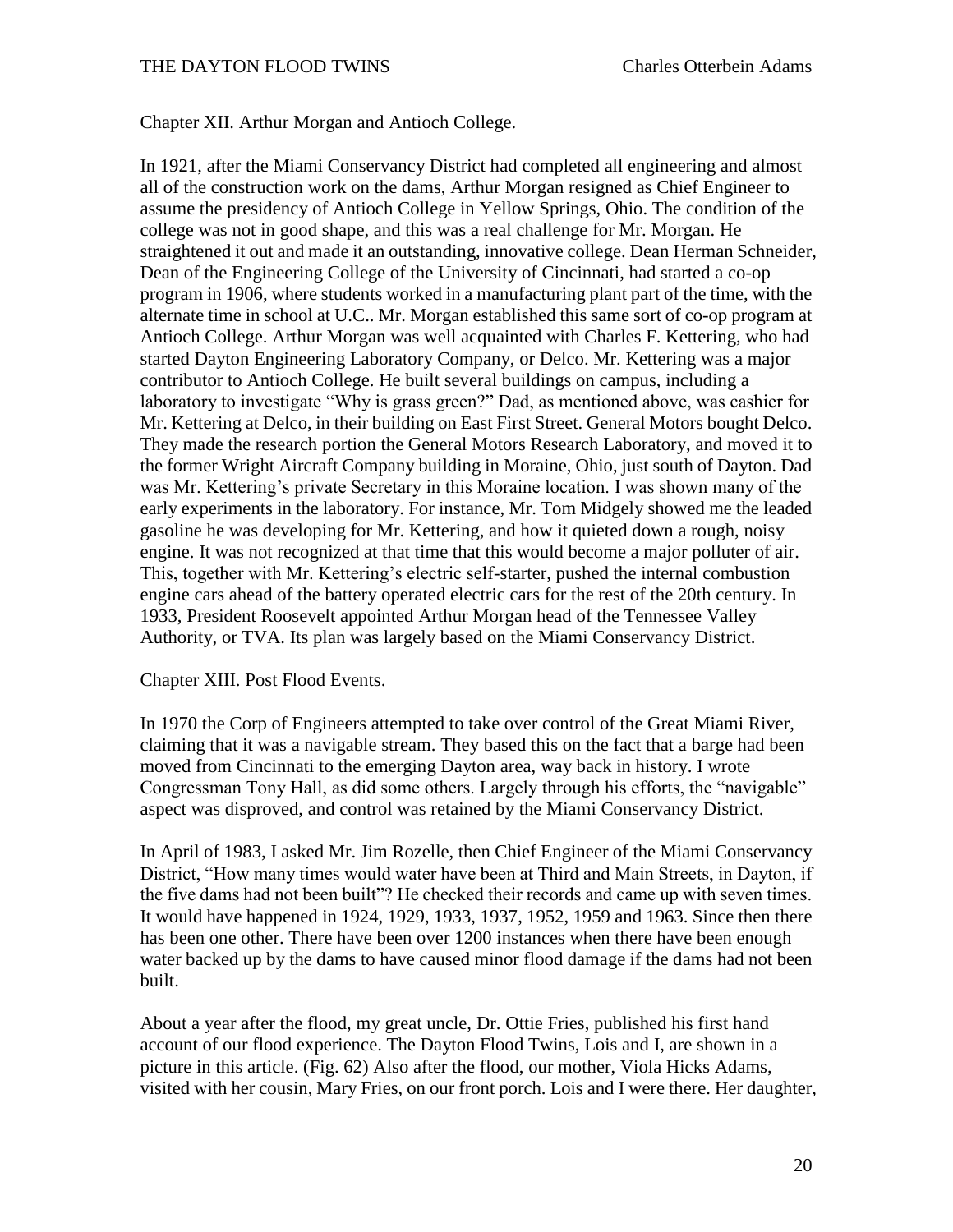Virginia, is in the buggy. (Fig. 63) Our father and grandfather did a good job of cleaning up all the debris after the flood, as there is no evidence of it, here.

After the flood, several books were published about major disasters, including the 1913 Dayton Flood. It is amazing the "literary license" taken by the reporters gathering information for these books. Our family experience in the 1913 Dayton Flood appears in most of these books.

In 1927, Dad held a reunion of all the boatmen who helped rescue our family. The names of these boatmen are given above where I described the rescues of each of us in the family. This reunion write-up appeared on the front page of the Dayton Journal, February 20, 1927. (Fig. 64) First hand information was related to the Dayton Journal's staff artist, Mr. Ferd Appel. He made the sketches appearing between our pictures shown with this article. These sketches illustrate what was happening when we were all in the water, and of course Dad could not use his camera.

In 1960, Elisabeth Friermood had a book published by Doubleday, titled "Promises in the Attic". Elisabeth had been a children's librarian in the Dayton Public Library. Her friend, Maryann Woolery, mentioned to Roz Young, Dayton newspaper columnist, that much of the plot of this book was based on the fact that the Dayton Flood Twins, Lois and myself, were separated from our parents, and went floating down the floodwaters individually, by ourselves. Roz had gone all the way through school, from Kindergarten at the brand new E.J. Brown Elementary School, through Steele High School, with Lois and me, and knew our story.

A few interesting items about E.J. Brown Elementary School and Steele High School should be injected here. Lois and I had some interesting teachers. At E.J. Brown, a Miss Stephenson taught Kindergarten. She was an attractive young lady, with a way of holding our attention. Another good teacher was a Miss. Buck. Mrs. Flora Amos taught the 4th grade. She was a rigid disciplinarian, and a very good teacher. It was about the 4th grade that we boys started manual training. We were taught to use carpenter tools, saws, planes, squares, and sanding blocks. We made long, finished boxes, with parts glued together to make glove boxes for our mothers' elbow length, formal gloves. While I and the other boys were in manual training, Lois and the other girls were in sewing classes, making aprons for our mothers. Assistant Principal Miss Ida Hilkey drove to school each day in a battery operated Detroit Electric car. A family friend, Ira B. Wilson, was a composer for Lorenz Music Publishing Company. He composed two childrens' musical dramas. We children in Brown School learned these, and performed them for the old soldiers at the Soldiers' Home on West Third Street.

Steele High School was a beautiful building. It had an all-wooden interior. It had polished hardwood floors, even in hallways and staircases. New building codes were issued just before the building was to be occupied. Because of this, with wooden staircases, the building was condemned before it was occupied. Outdoor steel staircases had to be added with emergency exits to them, to permit its use as a school. Lois and I had exceptionally good teachers, including sisters Mary Alice and Francis Hunter. Francis taught English to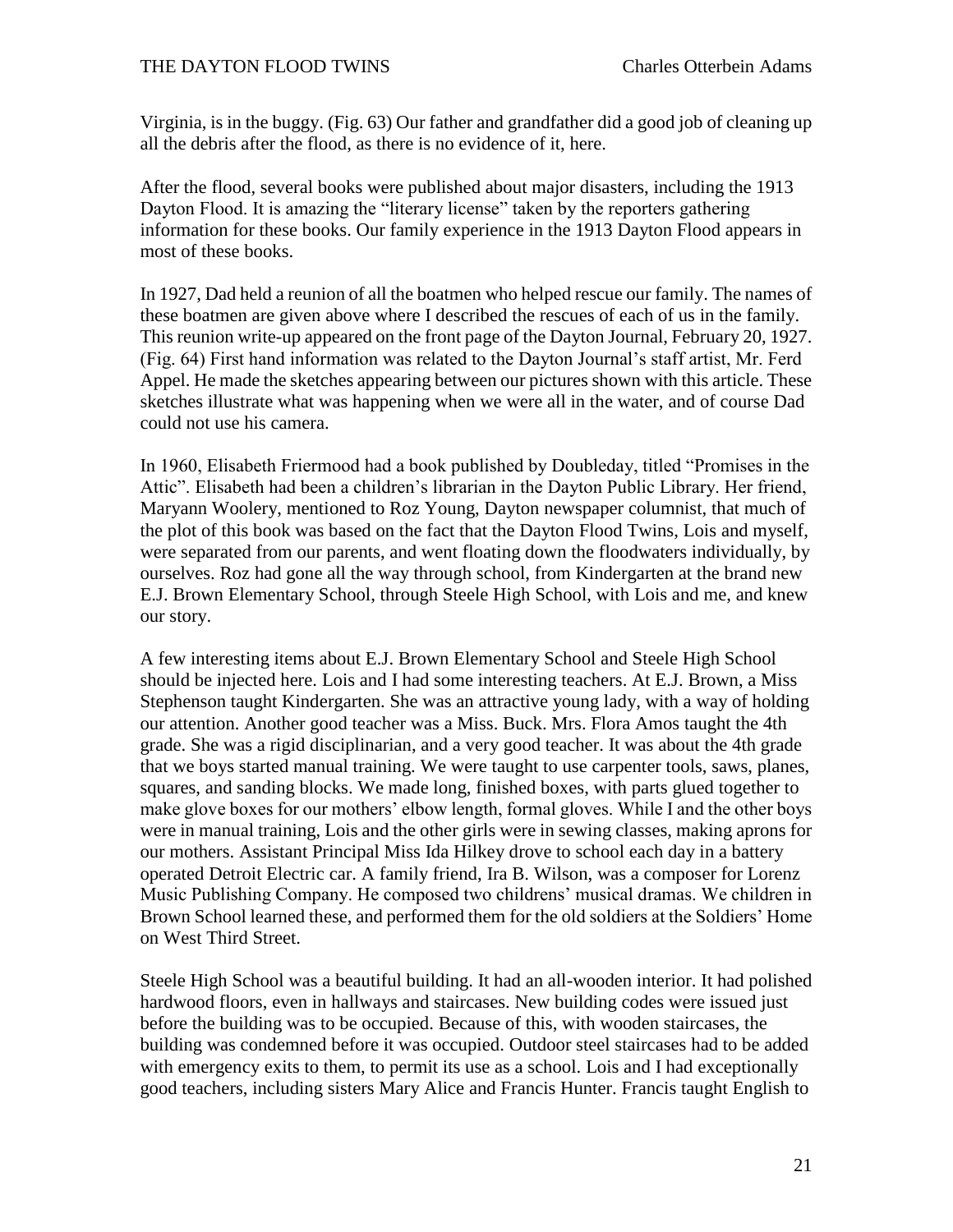juniors, and Mary Alice to seniors. My Latin teacher was red headed Margaret Wright, for all three years at Steele. The freshman classes for both Steele and Stivers High Schools were given at Parker High School, at First and Sinclair Streets. Miss Wright gave me a hard time. She felt I should be playing football after school, instead of working. I worked for Dayton Power and Light Company after school and on Saturday, in their Meter Reading and Bill Passing Department. Professor August Foerste taught Science and Physics. He was also a well-known geologist. He had found the largest known fossilized trilobite on record in the gravel of the glacial moraine, near Moraine, Ohio. He felt that my work in science and physics merited going to the University of Cincinnati to co-op in the Electrical Engineering Department, which I did. At Steele, Lois was a member of the Agora Literary Society. I was a member of the Geographical Society. Both societies met after school. Lowell Thomas was to speak at Memorial Hall the same day as a Geo Meeting. We invited Mr. Thomas to attend our meeting that afternoon. He came, and gave us an interesting talk. We made him an honorary member and gave him one of our lapel pins. It was about three eights of an inch in diameter, rounded in shape, like a half sphere, with North and South America engraved on its face.

Roz Young recognized that in the book "Promises in the Attic", the Friermood plot and story were fictional, whereas our experience was real. Since both dealt with the "Promises in the Attic", Roz thought it would be desirable to point out the difference. She wrote a column in the Dayton Journal pointing this out, and describing in essence our family experience in the 1913 Flood. She explained the facts that Lois and I did get separated from our parents, and did go floating down the floodwaters individually. She described most of the details of our family members' rescues. Her column appeared in the paper October 24, 1960. (Fig. 65) Just three months later, January 11, 1961, Lois died suddenly, literally as a result of exposure and pneumonia from the flood. Her heart just suddenly stopped.

Steele High School (Fig. 66) is shown at the time Lois and I graduated in 1930. Our graduation exercise was held in the NCR Schoolhouse. We marched down the aisles to music played by Bob Kline on the Estey Organ. In my opinion, our city fathers made two serious mistakes when they separately permitted tearing down Steele High School and the NCR Schoolhouse. These were very revered, historic buildings. After the NCR Schoolhouse was torn down the Estey Organ was reinstalled in the Victoria Theater, in downtown Dayton.

It is interesting to note that just the steps to the Civil War Monument, which has a statue of Private Fair up on top, can be seen in the picture of Steele High School. Years later, it was felt that this statue, in the middle of the intersection of Monument Avenue and Main Street, was a traffic hazard. It was moved to the Great Miami River's edge in a park along Riverview Avenue. It was moved again, and is now on Main Street, half way between Monument Avenue and First Street.

It is interesting to note that Bill Young, a Y.M.C.A. secretary, and his family, were next-door neighbors of my family when Lois an I were in Steele High School. Some time later, Mr. Young became a widower, and married Roz McPherson. Since Roz Young's column was printed on October 24, 1960, and Lois died on Januarey 11, 1961, the picture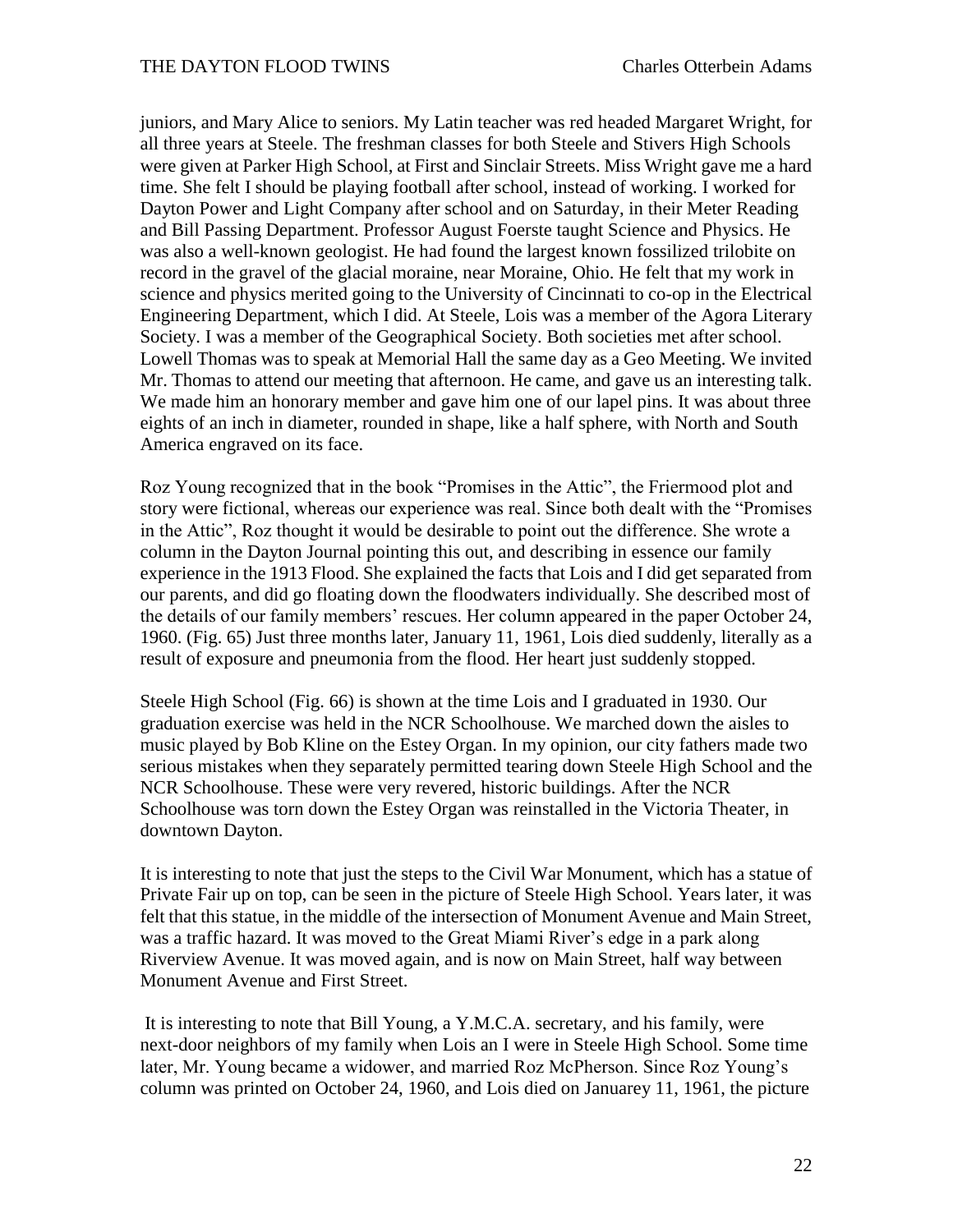of Lois in Roz's column, is the last picture my younger sister, Winifred Adams Bodem, and I have of Lois.

After graduating from Steele High School, Lois entered Miami University at Oxford, Ohio, in the Fine Arts Department. I went to the University of Cincinnati as a co-op student in Electrical Engineering. My co-op job was with Delco Products Division of General Motors, in Dayton. After her sophomore year Lois transferred to the Fine Arts School at the Dayton Art Institute. She graduated with a Fine Arts degree in 1934. Because of the depression in the 1930s, I dropped out of school for a while to make money to finish, and graduated from U.C. with an Electrical Engineering degree, in 1937. During the years when Lois was at Miami and I was at U.C., the major football game of the year was the Miami-U.C. game on Thanksgiving Day. Thanksgiving Day dinners at our family table were a little bit hectic. After graduation from the Dayton Art Institute, Lois married Douglas Lowles. They had two daughters, Pati and Bonnie. Lois continued her artwork until she died in 1961, as mentioned above. Both Lois and I, while in grade school, as well as Roz McPherson Young, attended classes on scholarships, in the original Dayton Art Institute. This was in a converted private home at the southeast corner of St. Clair Street and Monument Avenue. ( Fig. 67) This was before Mrs. Carnell donated the money to build the present, magnificent Dayton Art Institute, on Belmont Park North, overlooking the Great Miami River. After I graduated from U.C., I married Loraine Bagnoli, also a U.C. graduate. We had three children, Nancy Jo, Jeanne, and James Charles. Dad died in 1950, at home in Dayton. Mother died at Otterbein Home in Lebanon, Ohio, in 1973. Our younger sister, Wini, born after the flood, married Roy Bodem. They had two sons, David and Douglas.

In the book "Promises in the Attic", the female lead was a Steele High School senior, who, with her grandfather, rescued a twin from the 1913 floodwaters, by reaching from their attic window. Ultimately, both twins were saved. As explained above, the incident was founded on the experience of Lois and myself, the Dayton Flood Twins. The male lead's home, in the book, was placed on Palmer Street. Palmer Street actually exists, about halfway between 33 Rung Street, now renamed Neal Avenue, and what is now the Dayton Art Institute. Palmer Street was in the flood. (Fig. 68) The story line of the book "Promises in the Attic", as mentioned above, is fictional. But using eyewitness accounts and painstaking research, Elisabeth Friermood, a one-time resident of Dayton, created an authenic background for this book. The accounts of what the heroine found out going on in downtown Dayton after the flood are true history. She managed to find out, and describe in detail, all that John Patterson, as head of the Dayton Relief Committee, did to help Dayton recover from the flood.

Chapter IVX. Arthur Morgan and Miami Conservancy District Honored.

In 1968, a plaque was mounted in front of the "Old Courthouse". It describes the \$2,000,000 pledge drive to "never let it happen again", the formation of the Miami Conservancy District, and the \$30,000,000 cost of the "Official Plan" of the five dams and riverbed improvements, covered by issuing bonds. Arthur Morgan came back to Dayton for the dedication service of this plaque. (Fig. 69) I had to crawl up onto the wall around the courthouse to read this plaque. (Fig. 70) The reason for having to crawl up onto the wall is